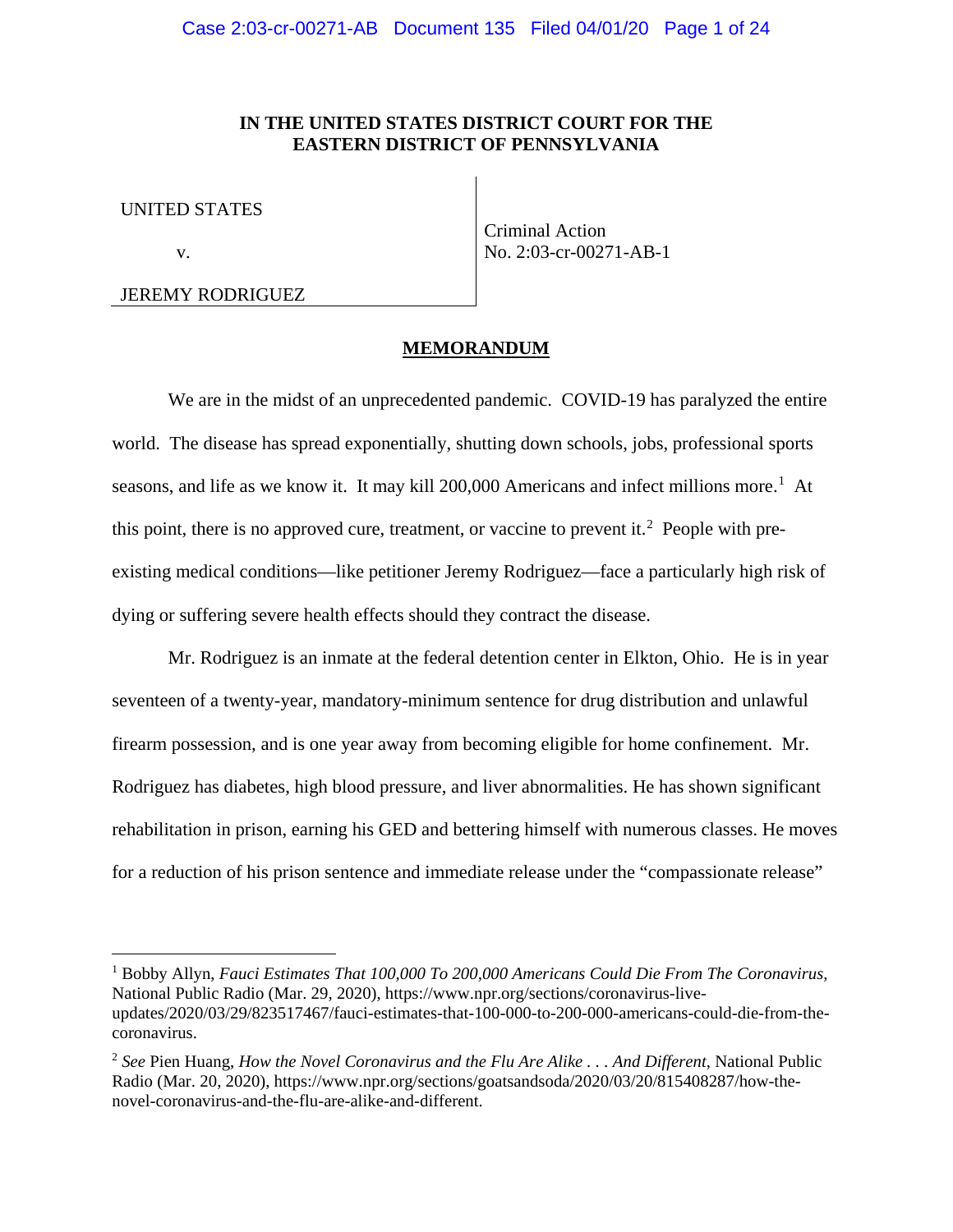#### Case 2:03-cr-00271-AB Document 135 Filed 04/01/20 Page 2 of 24

statute, 18 U.S.C. § 3582 $(c)(1)(A)$ . He argues that "extraordinary and compelling reasons" warrant such a reduction." 18 U.S.C.  $$3582(c)(1)(A)(i)$ .

For Mr. Rodriguez, nothing could be more extraordinary and compelling than this pandemic. Early research shows that diabetes patients, like Mr. Rodriguez, have mortality rates that are more than twice as high as overall mortality rates.<sup>3</sup> One recent report revealed: "Among 784 patients with diabetes, half were hospitalized, including 148 (18.8%) in intensive care. That compares with 2.2% of those with no underlying conditions needing ICU treatment."<sup>4</sup>

These statistics—which focus on the non-prison population—become even more concerning when considered in the prison context. Prisons are tinderboxes for infectious disease. The question whether the government can protect inmates from COVID-19 is being answered every day, as outbreaks appear in new facilities. Two inmates have already tested positive for COVID-19 in the federal detention center in Elkton—the place of Rodriguez's incarceration. <sup>5</sup> After examining the law, holding oral argument, and evaluating all the evidence that has been presented, I reach the inescapable conclusion that Mr. Rodriguez must be granted "compassionate release."

## **I. DISCUSSION**

 $\overline{a}$ 

18 U.S.C. § 3852(c)(1)(A)(i) allows a court to reduce an inmate's sentence if the court finds that (1) "extraordinary and compelling reasons" warrant a reduction, (2) the reduction

<sup>3</sup> *See Report of the WHO-China Joint Mission on Coronavirus Disease 2019 (COVID-19)*, World Health Organization (Feb. 24, 2020), at 12, https://www.who.int/docs/default-source/coronaviruse/who-chinajoint-mission-on-covid-19-final-report.pdf.

<sup>4</sup> Tom Avril, *How much diabetes, smoking, and other risk factors worsen your coronavirus odds*, Phialdelphia Inquirer (Mar. 31, 2020), https://www.inquirer.com/health/coronavirus/coronavirusunderlying-conditions-heart-lung-kidney-cdc-20200331.html.

<sup>5</sup> *COVID-19 Tested Positive Cases*, Federal Bureau of Prisons (accessed Mar. 31, 2020), https://www.bop.gov/coronavirus/index.jsp.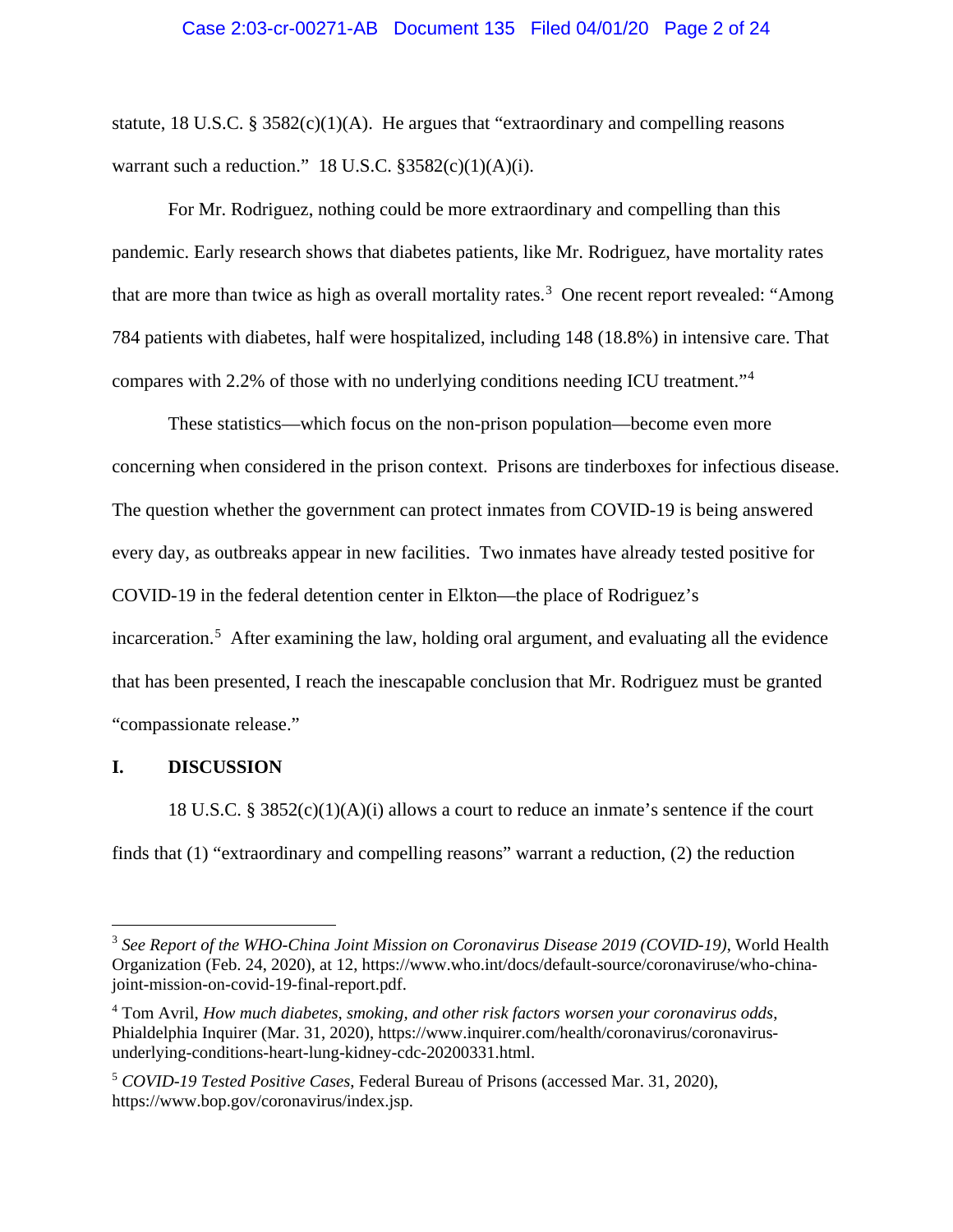#### Case 2:03-cr-00271-AB Document 135 Filed 04/01/20 Page 3 of 24

would be "consistent with any applicable policy statements issued by the Sentencing Commission," and (3) the applicable sentencing factors under § 3553(a) warrant a reduction.<sup>6</sup> Congress has not defined the term "extraordinary and compelling," but the Sentencing Commission ("Commission") has issued a policy statement defining the term. The policy statement lists three specific examples of "extraordinary and compelling reasons," none of which apply to Mr. Rodriguez. U.S.S.G. § 1B1.13 cmt. n.1(A)-(C). It also provides a fourth "catchall" provision if the Director of the Bureau of Prisons determines that "there exists in the defendant's case an extraordinary and compelling reason other than, or in combination with, the reasons described." *Id.* § 1B1.13, cmt. n.1(D). Mr. Rodriguez argues that, in light of the First Step Act, the Court is no longer bound by the policy statement. Therefore, he argues, the Court can and should exercise its discretion to determine that "extraordinary and compelling reasons" exist for his release. The government argues that Rodriguez does not meet any of the enumerated criteria in the policy statement, and that the Court cannot independently assess whether other extraordinary and compelling reasons exist that warrant a sentence reduction.

I conclude that (1) the Court may independently assess whether "extraordinary and compelling reasons" exist; (2) the COVID-19 pandemic—in combination with Mr. Rodriguez's underlying health conditions, proximity to his release date, and rehabilitation—constitute "extraordinary and compelling reasons" that warrant a reduction; (3) Mr. Rodriguez is not a danger to his community; and (4) the factors under § 3553(a) favor reducing Mr. Rodriguez's sentence. Therefore, I will grant the motion.

<sup>&</sup>lt;sup>6</sup> The government agrees that Rodriguez's motion is properly before the Court because he has complied with § 3582(c)(1)(A)'s 30-day lapse provision. *See* 18 U.S.C. § 3582(c)(1)(A) (providing that a prisoner can file a motion with the court upon the "lapse of 30 days from the receipt of [a request for compassionate release] by the warden of the defendant's facility.").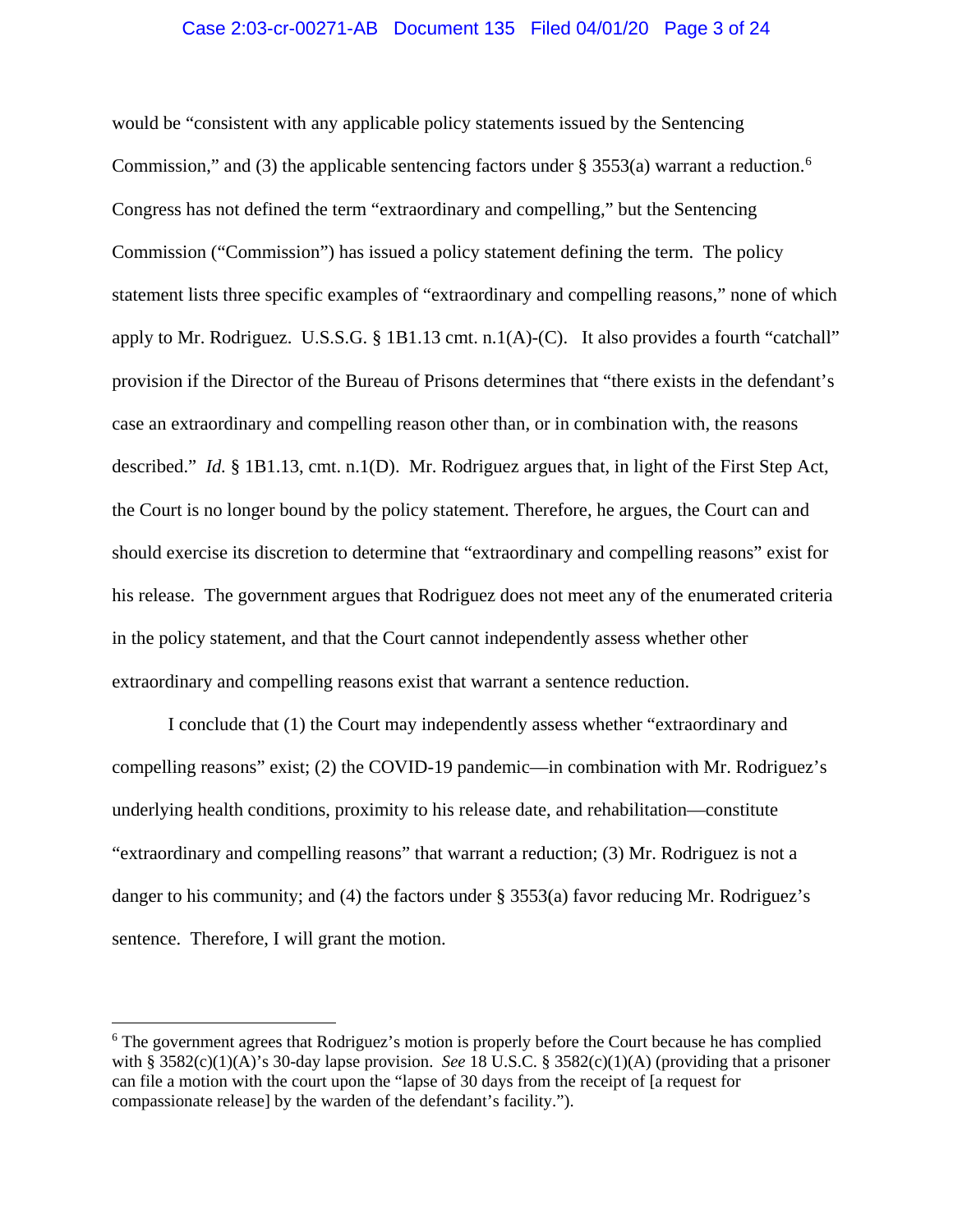#### **A. The Court may decide whether "extraordinary and compelling reasons" exist**

Federal courts may reduce a prisoner's sentence under the circumstances outlined in 18 U.S.C. § 3852(c). Under § 3852(c)(1)(A)(i), a court may reduce a prisoner's sentence "if it finds that" (1) "extraordinary and compelling reasons warrant such a reduction" and (2) the reduction is "consistent with applicable policy statements issued by the Sentencing Commission." Prior to 2018 only the Director of the Bureau of Prisons ("BOP") could file these kinds of "compassionate-release motions." *United States v. Brown*, 411 F. Supp. 3d 446, 448 (S.D. Iowa 2019).

The BOP rarely did so. The BOP was first authorized to file compassionate-release motions in 1984. From 1984 to 2013, an average of only 24 inmates were released each year through BOP-filed motions. *Hearing on Compassionate Release and the Conditions of Supervision Before the U.S. Sentencing Comm'n* (2016) (statement of Michael E. Horowitz, Inspector General, Dep't of Justice). According to a 2013 report from the Office of the Inspector General, these low numbers resulted, in part, because the BOP's "compassionate release program had been poorly managed and implemented inconsistently, ... resulting in eligible inmates ... not being considered for release, and terminally ill inmates dying before their requests were decided." *Id.* The report also found that the BOP "did not have clear standards as to when compassionate release is warranted and . . . BOP staff therefore had varied and inconsistent understandings of the circumstances that warrant consideration for compassionate release." *Id.* 

Against this backdrop, Congress passed and President Trump signed the First Step Act in 2018, a landmark piece of criminal-justice reform legislation that "amend[ed] numerous portions of the U.S. Code to promote rehabilitation of prisoners and unwind decades of mass incarceration." *Brown*, 411 F. Supp. 3d at 448 (citing Cong. Research Serv., R45558, *The First*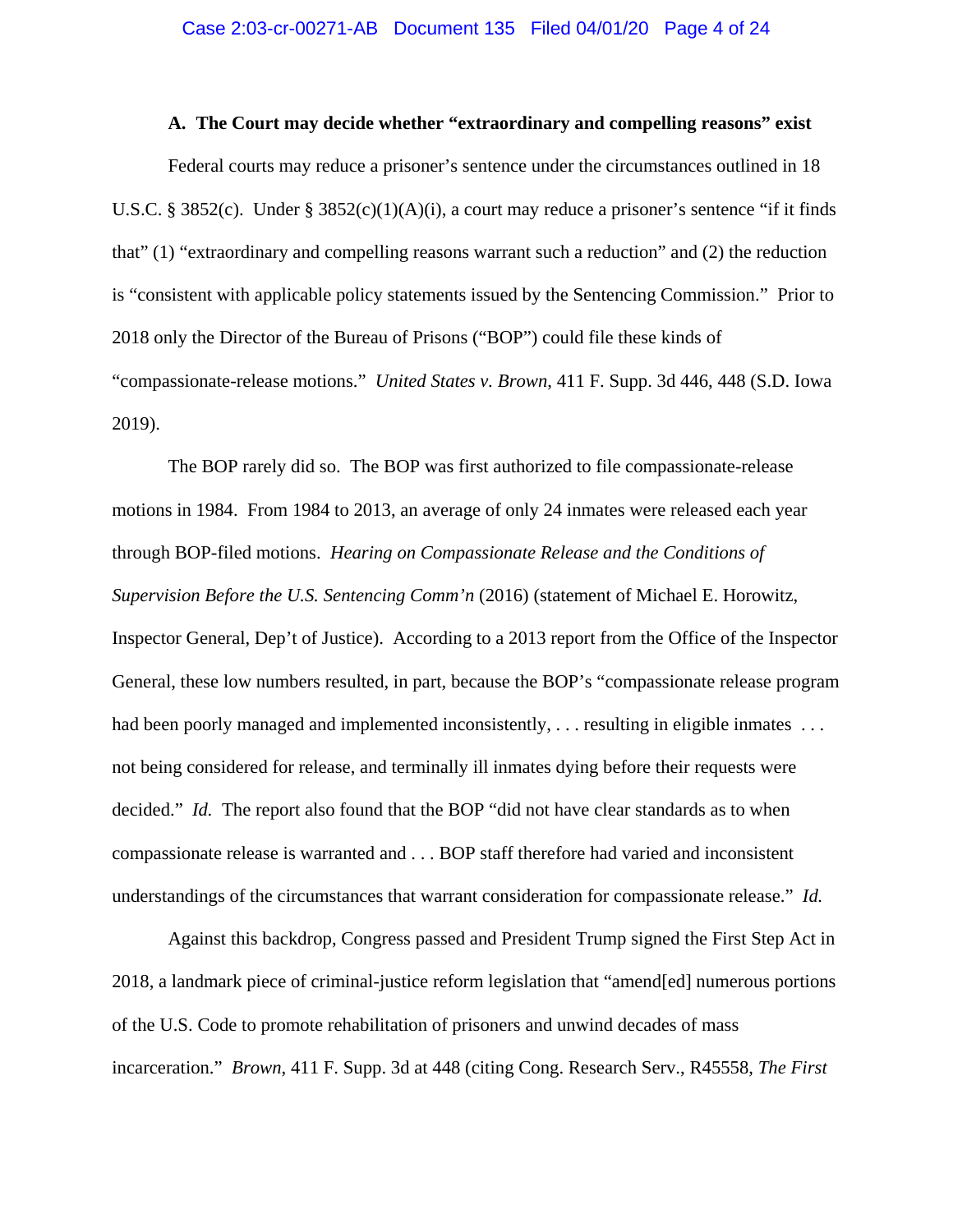#### Case 2:03-cr-00271-AB Document 135 Filed 04/01/20 Page 5 of 24

*Step Act of 2018: An Overview* 1 (2019)). In an effort to improve and increase the use of the compassionate-release process, the First Step Act amended  $\S 3852(c)(1)(A)$  to allow prisoners to directly petition courts for compassionate release, removing the BOP's exclusive "gatekeeper" role.<sup>7</sup> Congress made this change in § 603(b) of the First Step Act. Section 603(b)'s purpose is enshrined in its title: "Increasing the Use and Transparency of Compassionate Release." Section 603(b) was initially a standalone bill that "explicitly sought to 'improve the compassionate release process of the Bureau of Prisons.'" *Brown*, 411 F. Supp. 3d at 451 (quoting Granting Release and Compassion Effectively Act of 2018, S. 2471, 115<sup>th</sup> Cong. (2018)).

The amendment to  $\S 3852(c)(1)(A)$  provided prisoners with two direct routes to court: (1) file a motion after fully exhausting administrative appeals of the BOP's decision not to file a motion, or (2) file a motion after "the lapse of 30 days from the receipt . . . of such a request" by the warden of the defendant's facility, "whichever is earlier." 18 U.S.C.  $\S$  3852(c)(1)(A). These changes gave the "district judge . . . the ability to grant a prisoner's motion for compassionate release even in the face of BOP opposition or its failure to respond to the prisoner's compassionate release request in a timely manner." *United States v. Young*, 2020 WL 1047815, at  $*5$  (M.D. Tenn. Mar. 3, 2020). The substantive criteria of § 3582(c)(1)(A)(i) remained the same.

Congress never defined the term "extraordinary and compelling reasons," except to state that "[r]ehabilitation . . . alone" does not suffice. 18 U.S.C. § 994(t). Rather, Congress directed the Sentencing Commission to define the term. *Id.* The Commission did so prior to the passage

<sup>7</sup> S*ee also United States v. Redd*, 2020 WL 1248493, at \*7 (E.D. Va. Mar. 16, 2020) ("The First Step Act was passed against the backdrop of documented infrequency with which the BOP filed motions for a sentence reduction on behalf of defendants."); 164 Cong. Rec. S7314-02, 2018 WL 6350790 (Dec. 5, 2018) (statement of Senator Cardin, co-sponsor of the First Step Act) ("[T]he bill expands compassionate release . . . and expedites compassionate release applications.").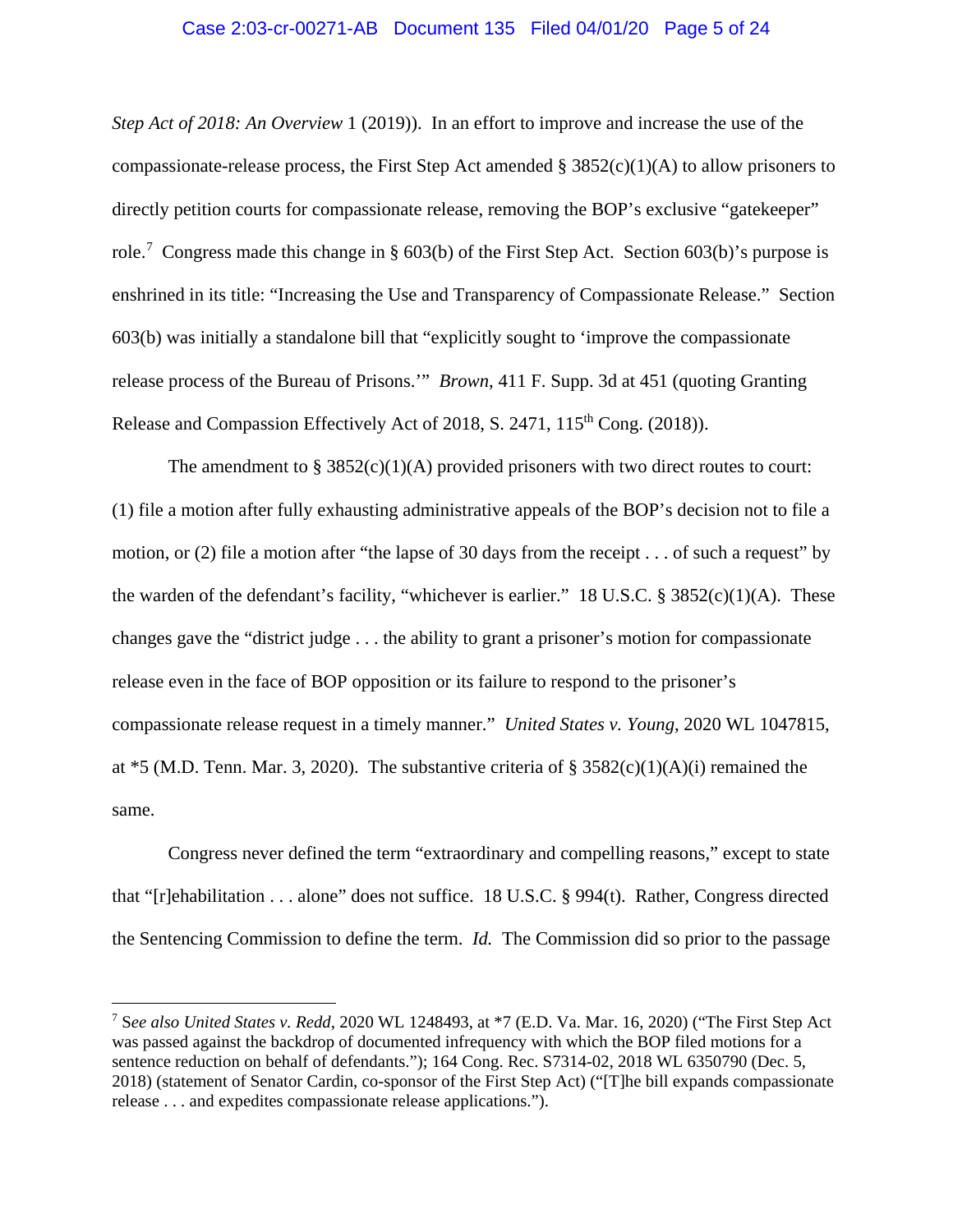#### Case 2:03-cr-00271-AB Document 135 Filed 04/01/20 Page 6 of 24

of the First Step Act, but has not since updated the policy statement. *See* U.S.S.G. §1B1.13 cmt. n.1(A)-(D). In subsections (A)-(C) of an Application Note to U.S.S.G. §1B1.13, the Commission enumerated three specific "reasons" that qualify as "extraordinary and compelling": (A) terminal illness diagnoses or serious medical, physical or mental impairments from which a defendant is unlikely to recover, and which "substantially diminish" the defendant's capacity for self-care in prison; (B) aging-related health decline where a defendant is over 65 years old and has served at least ten years or 75% of his sentence; or (C) two family related circumstances: (i) death/incapacitation of the only caregiver for the inmate's children or (ii) incapacitation of an inmate's spouse, if the inmate is the spouse's only caregiver. *See id.* cmt. n.1(A)-(C). The policy statement also added a catchall provision that gave the Director of the BOP the authority to determine if "there exists in the defendant's case an extraordinary and compelling reason other than, or in combination with" the other three categories. *Id.* cmt. n.1(D).

Thus, implicitly recognizing that it is impossible to package all "extraordinary and compelling" circumstances into three neat boxes, the Commission made subsections  $(A)-C$ non-exclusive by creating a catchall that recognized that other "compelling reasons" could exist. *See United States v. Urkevich*, 2019 WL 6037391, at \*3 (D. Neb. Nov. 14, 2019) (noting that §1B1.13 never "suggests that [its] list [of criteria] is exclusive"); *United States v. Beck*, --- F. Supp. 3d ----, 2019 WL 2716505, at \*8 (M.D.N.C. June 28, 2019) ("Read as a whole, the application notes suggest a flexible approach . . . [and] recognize that the examples listed in the application note do not capture all extraordinary and compelling circumstances.").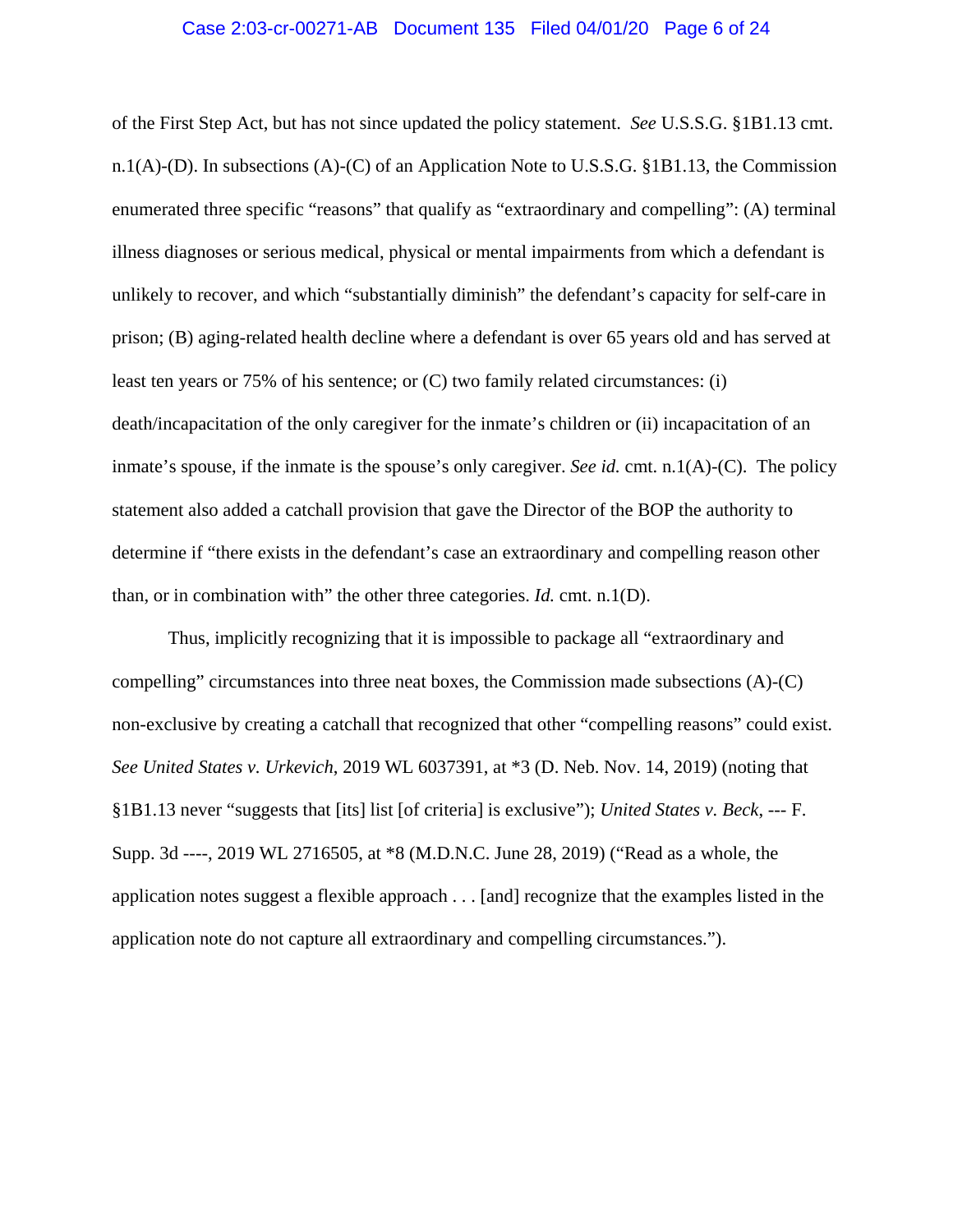## Case 2:03-cr-00271-AB Document 135 Filed 04/01/20 Page 7 of 24

The Commission has not updated its policy statement to account for the changes imposed by the First Step Act, $^8$  and the policy statement is now clearly outdated. The very first sentence of §1B1.13 constrains the entire policy statement to motions filed solely by the BOP. And an Application Note also explicitly confines the policy statement to such motions. *See* U.S.S.G. §1B1.13 ("Upon motion of the Director of the [BOP] . . . the court may reduce a term of imprisonment . . . ."); *id.* at cmt n.4 ("A reduction under this policy statement may be granted only upon motion by the Director of the [BOP]."); *see also Brown* at 449 (describing the old policy statement as "outdated," adding that the Commission "has not made the policy statement for the old [statutory] regime applicable to the new one."); *United States v. Ebbers*, --- F. Supp. 3d ----, 2020 WL 91399, at \*4 (S.D.N.Y. 2020) (describing the old policy statement as "at least partly anachronistic").

Accordingly, a majority of district courts have concluded that the "old policy statement provides helpful guidance, [but] . . . does not constrain [a court's] independent assessment of whether 'extraordinary and compelling reasons' warrant a sentence reduction under § 3852(c)(1)(A)." *United States v. Beck*, --- F. Supp. 3d ---- , No. 13-cr-186-6, 2019 WL 2716505, at \*6 (M.D.N.C. June 28, 2019); *see also Brown*, 411 F. Supp. 3d at 451 ("[T]he most natural reading of the amended  $\S 3582(c) \ldots$  is that the district court assumes the same discretion as the BOP Director when it considers a compassionate release motion properly before it."); *United States v. Fox*, 2019 WL 3046086, at \*3 (D. Me. July 11, 2019) ("[D]eference to the BOP no longer makes sense now that the First Step Act has reduced the BOP's role."); *United States v. Redd*, 2020 WL 1248493, at \*7 (E.D. Va. Mar. 16, 2020) ("Application Note 1(D)'s

<sup>&</sup>lt;sup>8</sup> As several courts have recognized, the Commission is unable to update the Sentencing Guidelines because, at the moment, it lacks a sufficient number of appointed commissioners to take this action. *See, e.g.*, *United States v. Maumau*, No. 08-cr-00785, 2020 WL 806121, at \*1 n.3 (Feb. 18, 2020).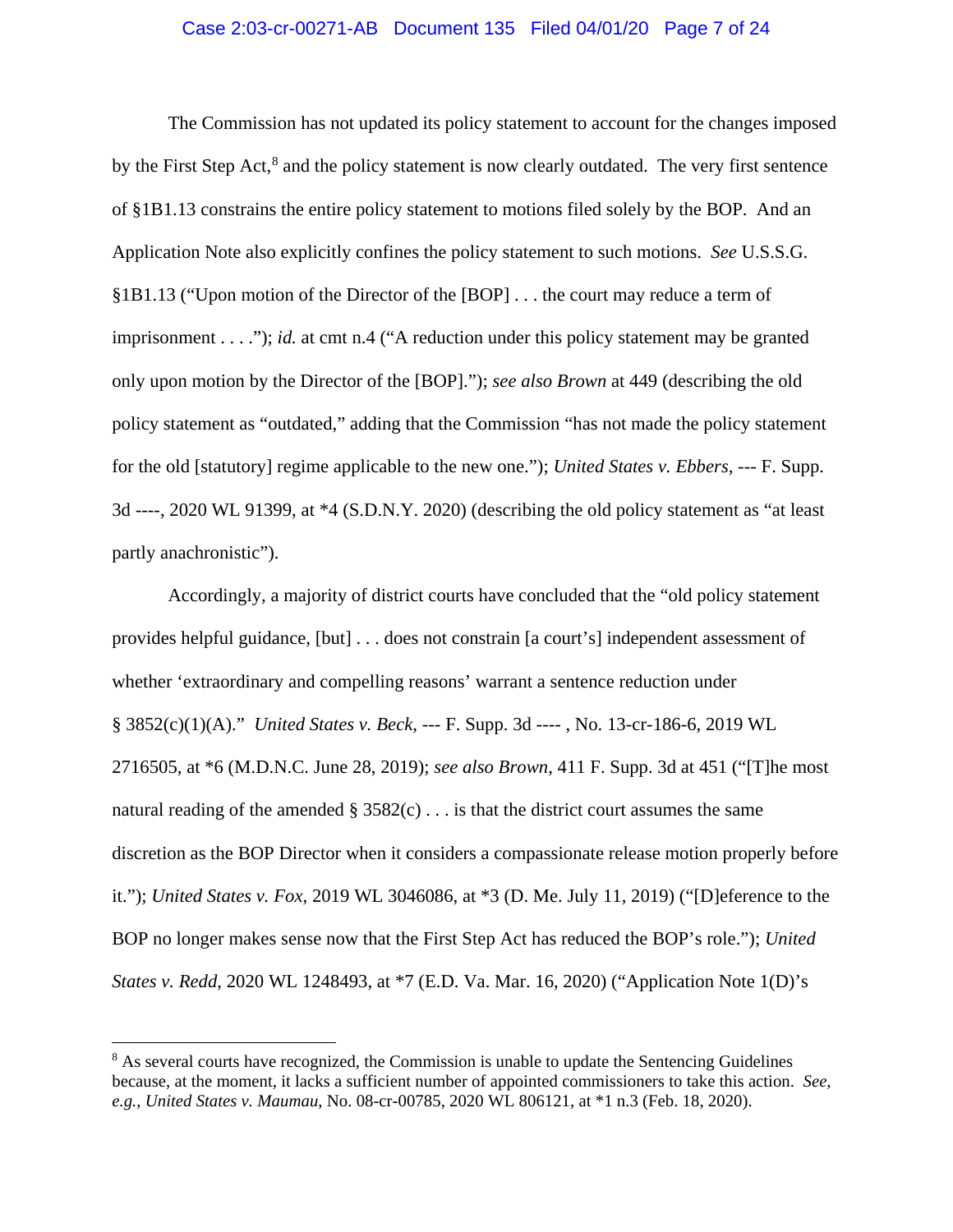#### Case 2:03-cr-00271-AB Document 135 Filed 04/01/20 Page 8 of 24

prefatory language, which requires a [catchall] determination by the BOP Director, is, in substance, part and parcel of the eliminated requirement that relief must be sought by the BOP Director in the first instance. . . . [R]estricting the Court to those reasons set forth in §1B1.13 cmt. n.1(A)-(C) would effectively preserve to a large extent the BOP's role as exclusive gatekeeper, which the First Step Act substantially eliminated . . . ."); *United States v. Young*, 2020 WL 1047815, at \*6 (M.D. Tenn. Mar. 4, 2020) ("[T]he dependence on the BOP to determine the existence of an extraordinary and compelling reason, like the requirement for a motion by the BOP Director, is a relic of the prior procedure that is inconsistent with the amendments implemented by the First Step Act."); *Maumau*, 2020 WL at \*2-\*3 (D. Utah Feb. 18, 2020) (collecting cases).

A smaller number of courts have concluded that the Sentencing Commission's policy statement prevents district courts from considering any "extraordinary and compelling reasons" outside of those listed in subsections (A)-(C) of the policy statement. *See, e.g., United States v. Lynn,* 2019 WL 3805349, at \*2-\*5 (S.D. Ala. Aug. 12, 2019); *United States v. Shields*, 2019 WL 2359231, at \*4 (N.D. Cal. June 4, 2019); *United States v. Willingham*, 2019 WL 6733028, at \*2 (S.D. Ga. Dec. 10, 2019). The government urges this Court to follow these minority decisions.

The conclusion reached by the majority of courts is more persuasive. It is true that §3852(c)(1)(A) requires courts to act consistently with *applicable* policy statements under the Sentencing Guidelines, but the Sentencing Commission simply has not issued a policy statement that addresses prisoner-filed motions post-First Step Act:

There is no policy statement applicable to motions for compassionate release filed by defendants under the First Step Act. By its terms, the old policy statement applies to motions filed by the [BOP] Director and makes no mention of motions filed by defendants. . . . The Sentencing Commission has not amended or updated the old policy statement since the First Step Act was enacted, nor has it adopted a new policy statement applicable to motions filed by defendants.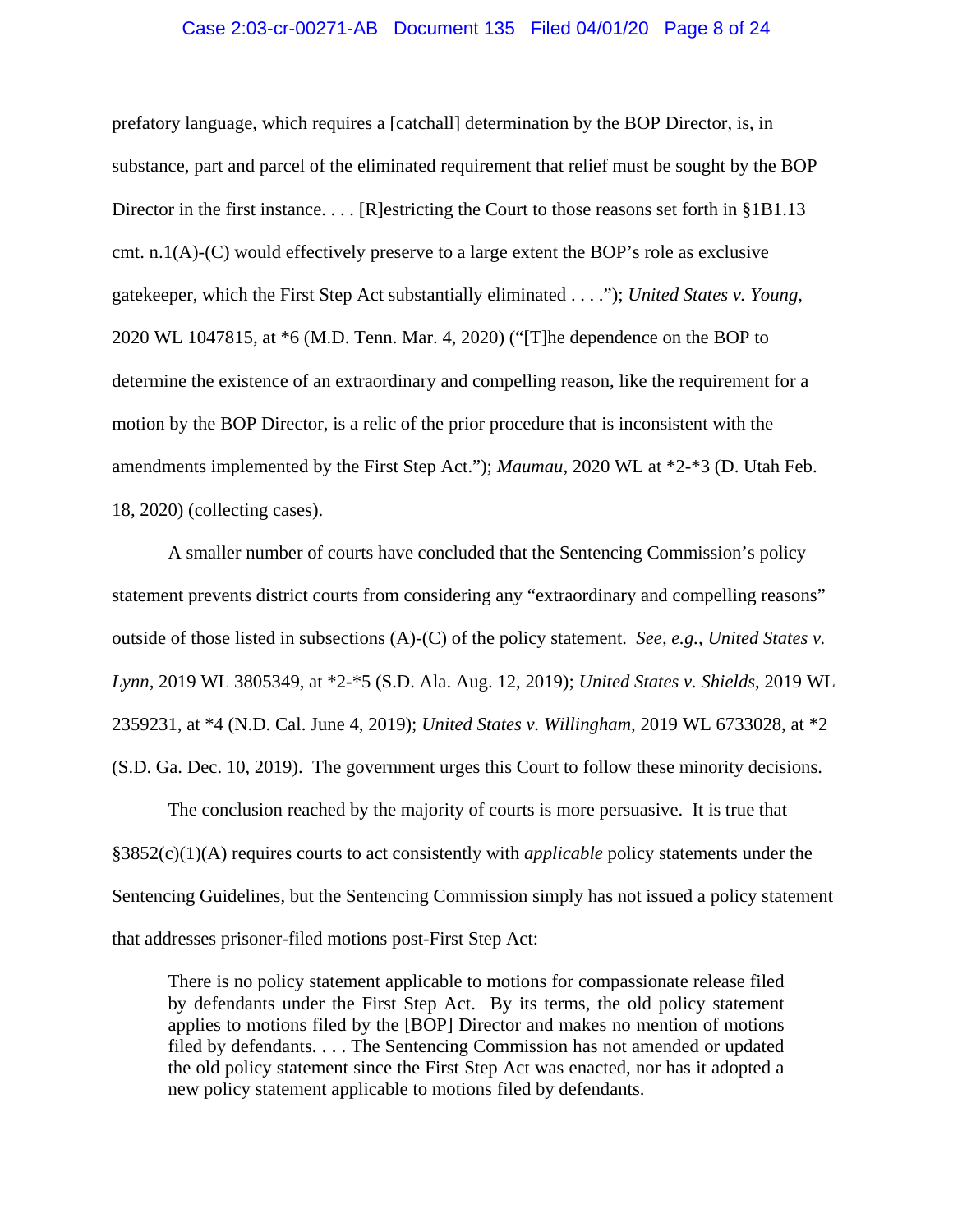*Beck*, --- F. Supp. 3d ----, 2019 WL 2716505, at \*5 (citations omitted). The introductory sentence of §1B1.13, "*[u]pon motion of the Director of the [BOP . . . the court may reduce a term of imprisonment*," limits the policy statement's scope to a procedural scheme exclusively involving the BOP that does not exist anymore. And comment 4 of §1B1.13's Application Note expressly states that "[a] reduction *under this policy statement may be granted only upon motion by the Director of the [BOP]*." Accordingly, by its own terms, the scope of the old policy statement is clearly outdated and, at the very least, does not apply to the entire field of post-First Step Act motions. In other words, for prisoner-filed motions, there is a gap left open that no "applicable" policy statement has addressed. Therefore, the policy statement may provide "helpful guidance" but does not limit the Court's independent assessment of whether "extraordinary and compelling reasons" exist under § 3582(c)(1)(A)(i). *See Beck* at \*6; *Fox*, 2019 WL 3046086, at \*3 ("I agree with the courts that have said that the Commission's existing policy statement provides helpful guidance . . . [but] is not ultimately conclusive given the statutory change.").

Minority cases like *Lynn* attempt to refute this point by minimizing the impact of the First Step Act's changes. *See Lynn*, 2019 WL 38505349, at \*4 n.5 ("While Section 1B1.13 and application note 4 reference motions brought by BOP, this merely restates the restriction on proper movants [that existed] prior to the [First Step] Act . . . ."). The First Step Act, however, significantly altered the landscape of compassionate-release motions and created a procedural gap that the Sentencing Commission's policy statement never had a chance to address.

When the Commission wrote its policy statement, a motion could reach the court only through the BOP. By providing the catchall provision, the Commission recognized that it may be impossible to definitively predict what reasons may qualify as "extraordinary and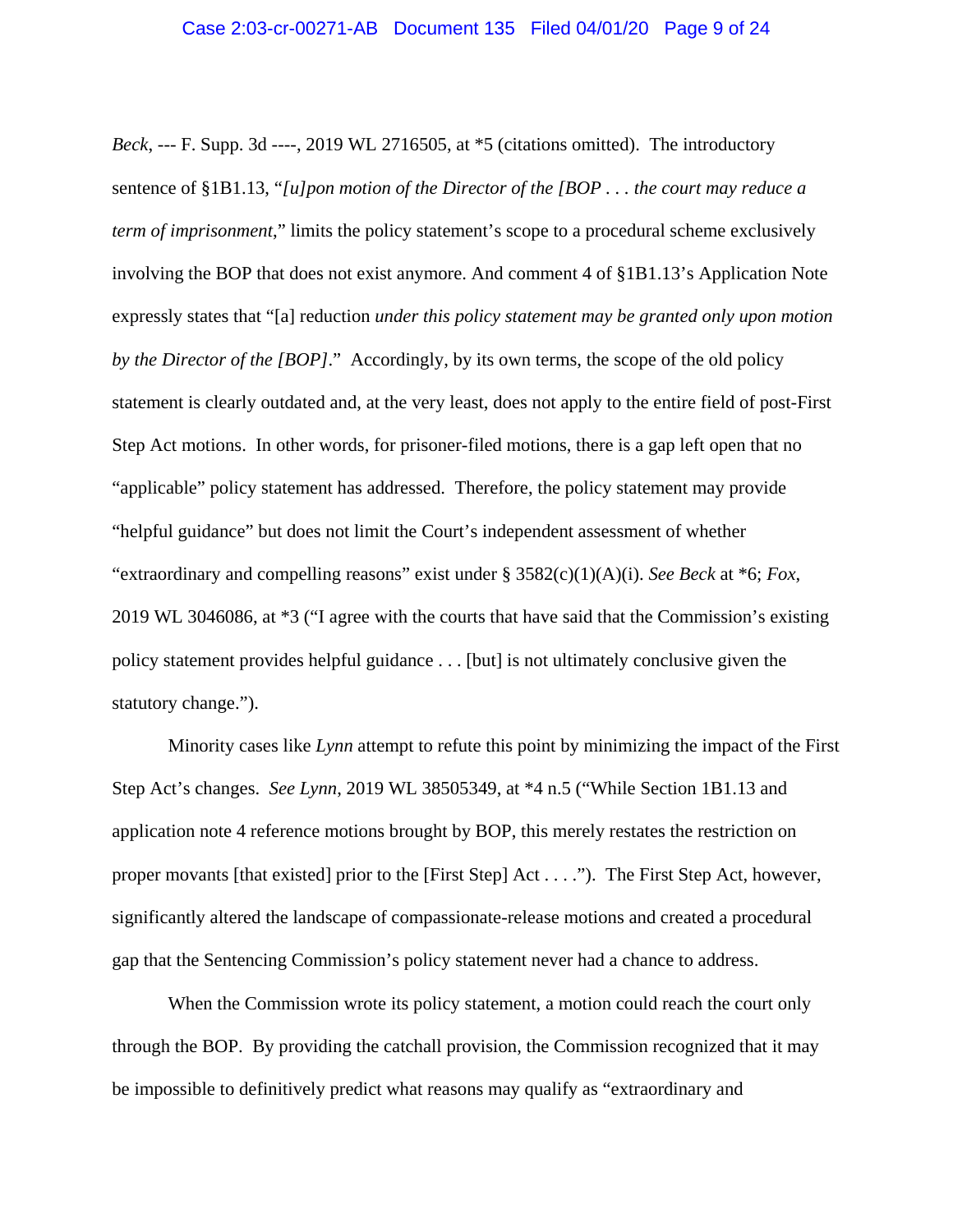## Case 2:03-cr-00271-AB Document 135 Filed 04/01/20 Page 10 of 24

compelling." Rather than attempt to make a definitive prediction, the Commission covered all of its bases by ensuring that *every motion* to reach the court would have an opportunity to be assessed under the flexible catchall provision. At the time the Commission wrote, the catchall provision's BOP-focused language<sup>9</sup> accomplished that task, because every motion to reach the court necessarily had to be filed and approved by the BOP.

Under the First Step Act, however, it is possible for inmates to file compassionate-release motions—under the 30-day lapse provision—when their warden *never* responds to their request for relief. Thus, Congress specifically envisioned situations where inmates could file direct motions in cases where nobody in the BOP *ever* decided whether the motion qualified for relief under the catchall provision that the Commission originally sought to apply to *all* motions.

It would be a strange remedy indeed if Congress provided that prisoners whose wardens failed to respond in such a situation could only take advantage of the thirty-day lapse provision by accepting a pared-down standard of review that omitted the flexible catchall standard. But under the minority view, that is exactly what would happen: prisoners in this situation would never have the chance for the BOP to assess their claim under the catchall provision and would never get the chance for this kind of flexible review in the district court, since under the minority view, the court would be constrained to the specific criteria in subsections (A)-(C) of the policy statement.10 This would have the perverse effect of *penalizing* prisoners who take advantage of

<sup>9</sup> *See* U.S.S.G. §1B1.13 cmt. n.1(D) (providing for relief if, "[a]s determined by the Director of the [BOP], there exists in the defendant's case an extraordinary and compelling reason other than, or in combination with, the reasons described in subdivisions (A) through (C).").

<sup>&</sup>lt;sup>10</sup> The minority bases this view on the BOP-focused language of the policy statement's catchall provision. *See* U.S.S.G. §1B1.13 cmt. n.1(D) (asking only the BOP Director to determine if other extraordinary and compelling circumstances exist).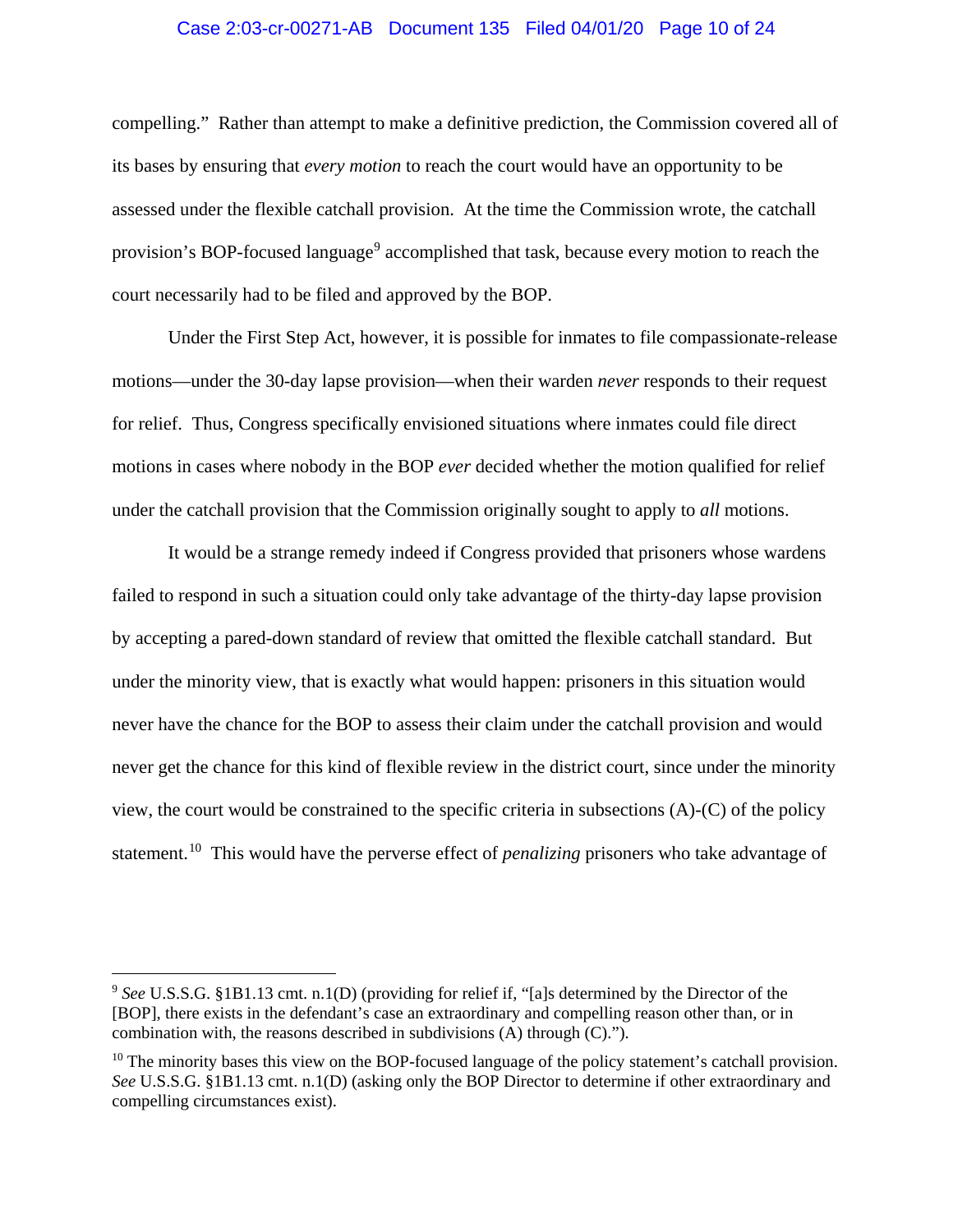#### Case 2:03-cr-00271-AB Document 135 Filed 04/01/20 Page 11 of 24

the First Step Act's fast-track procedures and rewarding prisoners who endure the BOP-related delay that the Act sought to alleviate.

That would be antithetical to the First Step Act. The First Step Act—and the critical 30 day lapse route it provided—directly responded to a compassionate-release system so plagued by delay that prisoners sometimes died while waiting for the BOP to make a decision. *Hearing on Compassionate Release and the Conditions of Supervision Before the U.S. Sentencing Comm'n* (2016) (statement of Michael E. Horowitz, Inspector General, Dep't of Justice); *see also* 164 Cong. Rec. S7314-02, 2018 WL 6350790 (Dec. 5, 2018) (statement of Senator Cardin, cosponsor of First Step Act) ("[T]he bill expands compassionate release . . . and expedites compassionate release applications."). Under the minority view, Congress would have created a two-tiered system that poses a Sophie's Choice to prisoners with unresponsive wardens: (1) opt for quicker relief at the cost of a disadvantageous standard with no catchall; or (2) endure delay—and, possibly, complete inaction—to retain a more flexible standard. Congress sought to help, not hinder, these sorts of prisoners, and clearly did not intend to create this outcome. Nothing in the text of the old policy statement calls for it, since that statement expressly limits itself to motions filed by the BOP and was written before this situation was even possible to envision.

Adopting the minority view, then, would undermine the purpose of the First Step Act and create an inconsistent and shifting definition of the term "extraordinary and compelling." Because the Sentencing Commission has not issued a policy statement addressing post-First Step Act procedures, it certainly has not mandated that courts take such an approach. Accordingly, as a result of the First Step Act, there is simply a procedural gap that the Sentencing Commission currently lacking a quorum and unable to act—has not yet had the chance to fill. Nothing in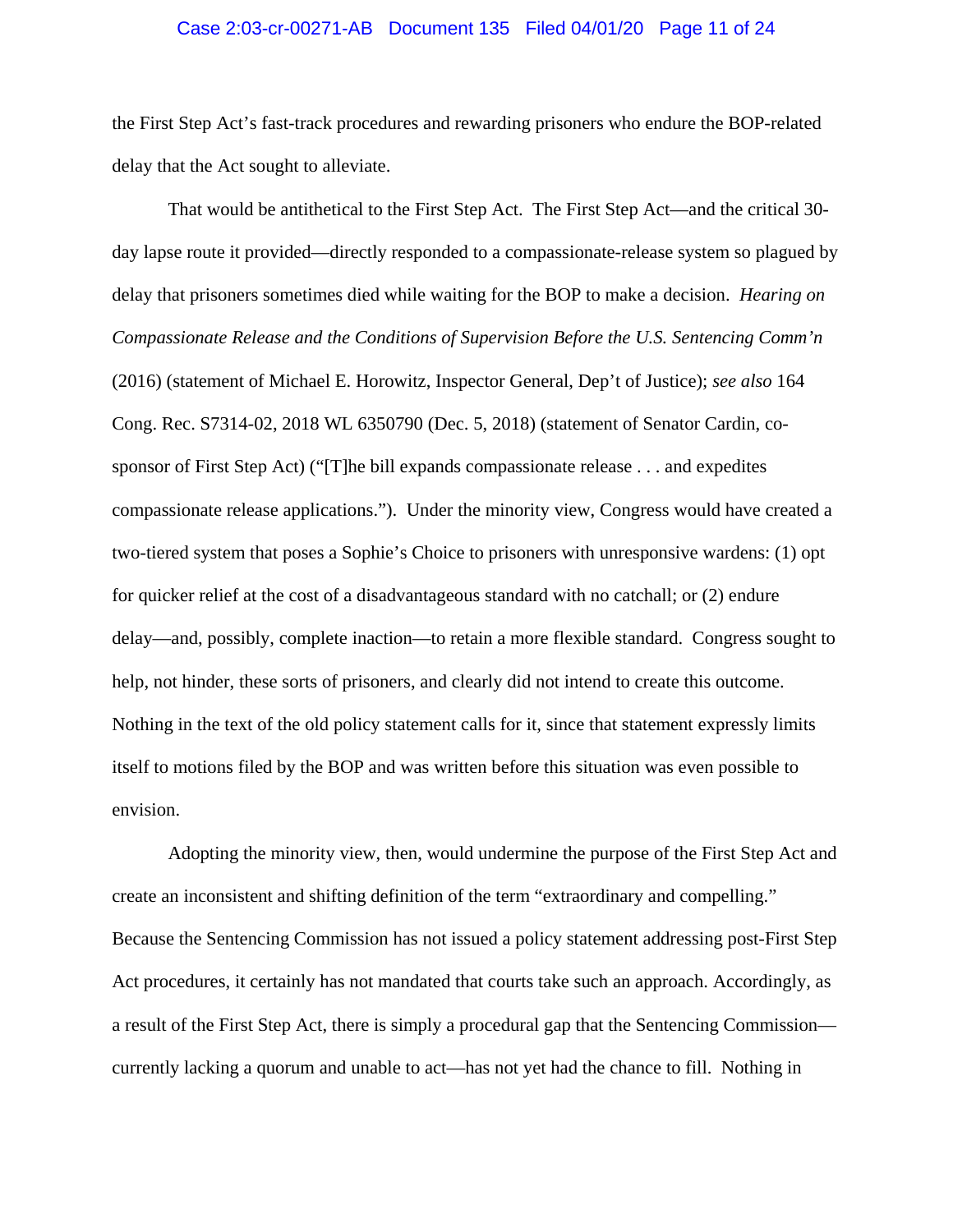$§ 3852(c)(1)(A)(i)$  requires courts to sit on their hands in situations like these. Rather, the statute's text directly instructs *courts* to "find that" extraordinary circumstances exist.<sup>11</sup>

Therefore, this Court has discretion to assess whether Mr. Rodriguez presents "extraordinary and compelling reasons" for his release outside of those listed in the nonexclusive criteria of subsections  $(A)$ - $(C)$  of the old policy statement.<sup>12</sup> Of course, this policy statement remains informative in guiding my determination. *See, e.g.*, *Fox*, 2019 WL 3046086, at \*3 ("[T]he Commission's existing policy statement provides helpful guidance on the factors that support compassionate release, although it is not ultimately conclusive . . . ."); *Beck*, 2019 WL 2716505, at  $*7$  ("While the old policy statement provides helpful guidance, it does not constrain the Court's independent assessment . . . ."); *United States v. Lisi*, 2020 WL 881994, at \*3 (S.D.N.Y. Feb. 24, 2020) ("[T]he Court may independently evaluate whether [defendant] has

 $11$  Indeed, the compassionate-release provision was first introduced in 1984—with the same "consistent" with applicable policy statements" requirement—but the Sentencing Commission did not issue a policy statement until 2006. *See Young*, 2020 WL 1047815, at \*3-\*4 (providing history of the compassionaterelease statute and the Commission's policy statement). Surely courts were not required to refrain from assessing "extraordinary and compelling circumstances" in that interim period. Until the Commission updates its policy statement in light of the First Step Act, the same point applies here.

 $12$  Accepting the minority view—which appears to treat the BOP's internal guidance on the catchall provision as definitive—also ignores the point that courts "do not generally accord deference to one agency's interpretation of a regulation issued and administered by another agency." *Chao v. Community Tr. Co.*, 474 F.3d 75, 85 (3d Cir. 2007) (quoting *Sec'y of Labor v. Excel Mining, LLC*, 334 F.3d 1, 7 (D.C. Cir. 2003)). While it is true that Congress provides that courts must act consistently with the Sentencing Commission's policy statements, Congress never delegated any authority to the BOP to define the term "extraordinary and compelling," nor did it ever instruct courts to act consistently with the BOP's internal guidance. *Accord United States v. Ebbers*, --- F. Supp. 3d ----, 2020 WL 91399, at \*4 n.6 (S.D.N.Y. 2020) ("[N]o statute directs the Court to consult the BOP's rules or guidelines, and no statute delegates authority to the BOP to define the requirements for compassionate release. . . . Moreover, the First Step Act reduced the BOP's control over compassionate release and vested greater discretion with the courts. Deferring to the BOP would seem to frustrate that purpose."); *cf. U.S. Telecom Ass'n v. F.C.C.*, 359 F.3d 554, 565 (D.C. Cir. 2004) ("[W]hile federal agency officials may subdelegate their decision-making authority to subordinates absent evidence of contrary congressional intent, they may not subdelegate to outside entities—private or sovereign—absent affirmative evidence of authority to do so."); *Fund for Animals v. Kempthorne*, 538 F.3d 124, 132 (2d Cir. 2008) (same).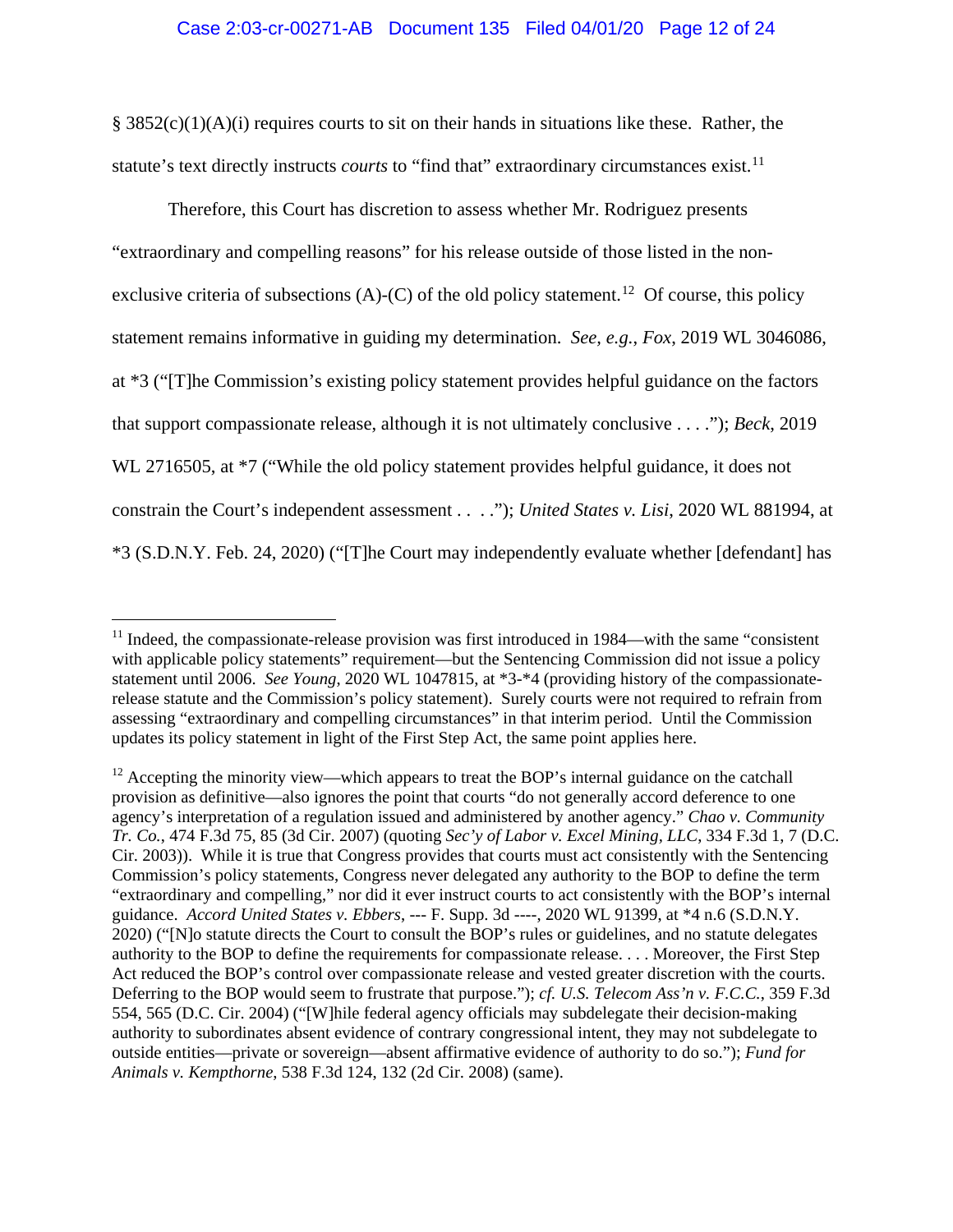## Case 2:03-cr-00271-AB Document 135 Filed 04/01/20 Page 13 of 24

raised an extraordinary and compelling reason for compassionate release . . . [but §1B1.13's policy statement] remain[s] as helpful guidance to courts . . . .").

#### **B. Extraordinary and compelling reasons exist here**

Mr. Rodriguez's circumstances—particularly the outbreak of COVID-19 and his underlying medical conditions that place him at a high risk should he contract the disease present "extraordinary and compelling reasons" to reduce his sentence. Black's Law Dictionary defines "extraordinary" as "[b]eyond what is usual, customary, regular, or common." *Extraordinary*, Black's Law Dictionary (11th ed. 2019). It defines "compelling need" as a "need" so great that irreparable harm or injustice would result if it is not met." *Compelling Need*, Black's Law Dictionary (11th ed. 2019).

Mr. Rodriguez has shown extraordinary and compelling reasons to reduce his sentence. First, he suffers from underlying health conditions that render him especially vulnerable to COVID-19. Second, prison is a particularly dangerous place for Mr. Rodriguez at this moment. Third, he has served almost all of his sentence and has shown commendable rehabilitation while in prison. None of these reasons *alone* is extraordinary and compelling. Taken together, however, they constitute reasons for reducing his sentence "[b]eyond what is usual, customary, regular, or common," and reasons "so great that irreparable harm or injustice would result if [the relief] is not [granted]." *Extraordinary*, Black's Law Dictionary (11th ed. 2019); *Compelling Need*, Black's Law Dictionary (11th ed. 2019).

#### i. Mr. Rodriguez's Health Conditions Make Him Especially Vulnerable to COVID-19

Mr. Rodriguez's health conditions put him at high risk of grave illness or death if he gets infected with coronavirus. Dr. Cameron Baston, Assistant Professor of Clinical Medicine at the University of Pennsylvania Perelman School of Medicine, reviewed Mr. Rodriguez's medical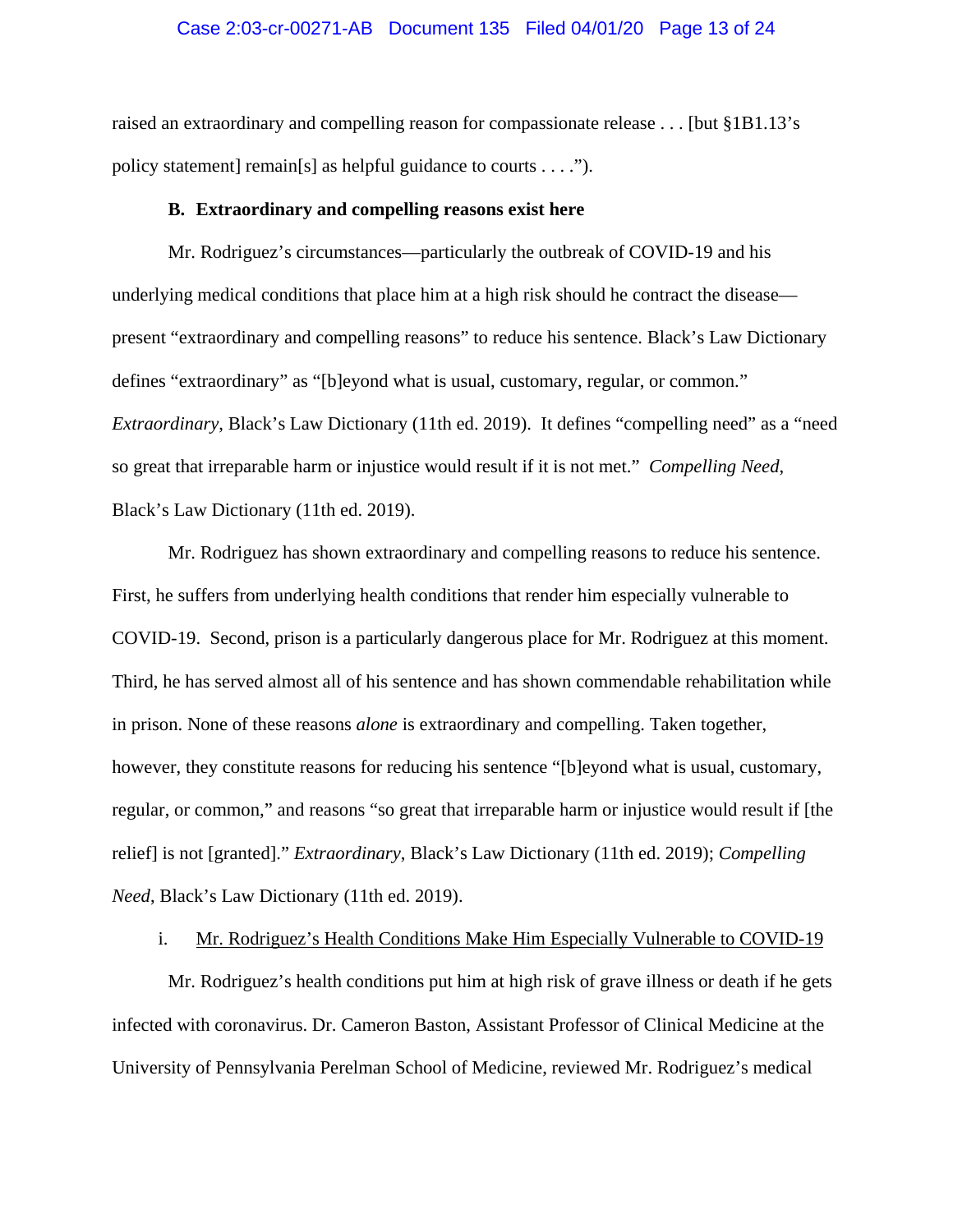## Case 2:03-cr-00271-AB Document 135 Filed 04/01/20 Page 14 of 24

records from 2018 to 2020 and found that Mr. Rodriguez is in the "higher risk category" for developing more serious disease. Baston Decl. ¶¶ 14-17, Def. Reply Br. Ex. B, ECF No. 134-2. Mr. Rodriguez has Type 2 diabetes mellitus with diabetic neuropathy, essential hypertension, obesity, and "abnormal liver enzymes in a pattern most consistent with non-alcoholic fatty liver disease." *Id.* ¶ 15. Dr. Baston explained that "Mr. Rodriguez is in the higher risk category as a result of the immunosuppression from his preexisting condition, Type 2 Diabetes." *Id.* ¶ 16. Further, "[w]ere he to contract the virus, he would be at a higher risk of morbidity and mortality due to his liver abnormalities, obesity, and hypertension" and "would also be at a higher risk to require more advanced support such as ventilation and oxygenation." *Id.* ¶¶ 17-18.

Preliminary research has borne out Dr. Baston's professional opinion. An early World Health Organization report on COVID-19 found that "[i]ndividuals at highest risk for severe disease and death include people . . . with underlying conditions such as hypertension [and] diabetes."<sup>13</sup> While the preliminary overall fatality rate in the report was 3.8%, the fatality rate for people with diabetes was  $9.2\%$ .<sup>14</sup> The fatality rate for people with hypertension was  $8.4\%$ .<sup>15</sup> The

 $\overline{a}$ 

<sup>15</sup> *Id.* The relationship between hypertension and elevated risk from COVID-19 is not fully understood. Some experts say that high blood pressure alone is not a risk factor, but that it may be a risk factor when combined with another underlying health condition. *See* Rob Stein, *High Blood Pressure Not Seen As Major Independent Risk For COVID-19*, National Public Radio (Mar. 20, 2020),

<sup>13</sup> *Report of the WHO-China Joint Mission on Coronavirus Disease 2019 (COVID-19)*, World Health Organization (Feb. 24, 2020), at 12, https://www.who.int/docs/default-source/coronaviruse/who-chinajoint-mission-on-covid-19-final-report.pdf.

<sup>&</sup>lt;sup>14</sup> *Id.* The report noted that these figures represented the "crude fatality ratio." The Joint Mission acknowledged the challenges of reporting crude fatality ratio early in an epidemic. The overall fatality rate in the report is higher than current global estimates, but these numbers nonetheless show that fatality rates for people with diabetes and hypertension are elevated.

https://www.npr.org/sections/coronavirus-live-updates/2020/03/20/818986656/high-blood-pressure-notseen-as-major-independent-risk-for-covid-19. Other experts believe that COVID-19 strains the heart, making people with hypertension more vulnerable to the disease. *See* Anna Medaris Miller et al., *10 common health conditions that may increase risk of death from the coronavirus, including diabetes and heart disease*, Business Insider (Mar. 23, 2020), https://www.businessinsider.com/hypertension-diabetesconditions-that-make-coronavirus-more-deadly-2020-3 (noting that 76% of people in Italy who died from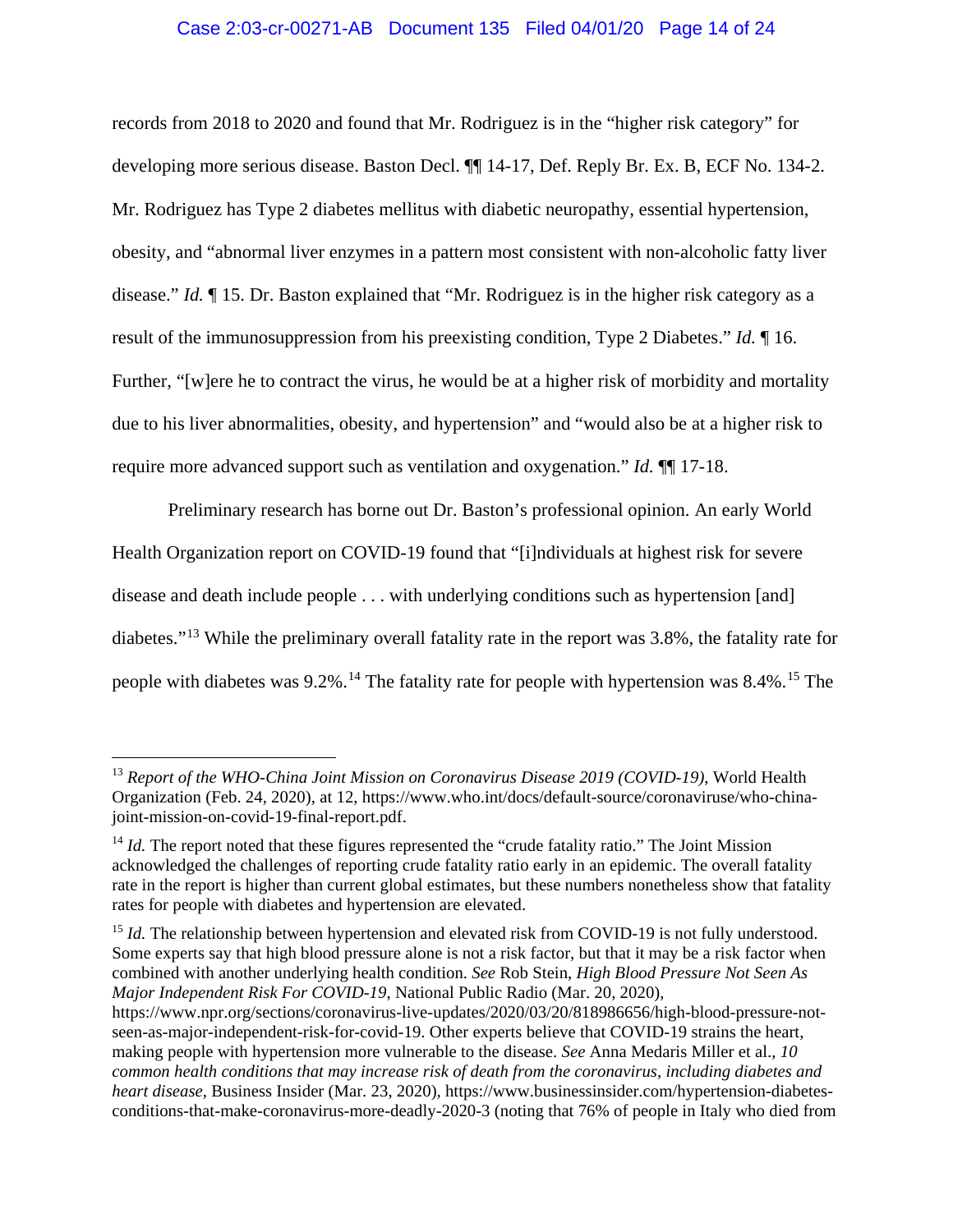## Case 2:03-cr-00271-AB Document 135 Filed 04/01/20 Page 15 of 24

Centers for Disease Control and Prevention also explains that "[p]eople of any age" with "certain underlying medical conditions" are at high risk of severe illness from COVID-19.<sup>16</sup> It names diabetes as one such condition.

The government argues that Mr. Rodriguez's "conditions are not unusual" and notes that the BOP classifies him in its lowest medical care level, for "inmates who are generally healthy with limited needs for clinician evaluation and monitoring." Resp. in Opp'n to Mot. Reduce Sentence 8-9, ECF No. 129 ("Resp. Br."). In the absence of a deadly pandemic that is deadlier to those with Mr. Rodriguez's underlying conditions, these conditions would not constitute "extraordinary and compelling reasons." It is the confluence of COVID-19 and Mr. Rodriguez's health conditions that makes this circumstance extraordinary and compelling.

### ii. Mr. Rodriguez Cannot Adequately Protect Himself Against Infection in Prison

Given Mr. Rodriguez's vulnerability to COVID-19, prison is a particularly dangerous place for him. COVID-19 is now inside FCI Elkton. Many of the recommended measures to prevent infection are impossible or unfeasible in prison. The government's assurances that the BOP's "extraordinary actions" can protect inmates ring hollow given that these measures have already failed to prevent transmission of the disease at the facility where Mr. Rodriguez is housed. *See* Resp. Br. 10. Indeed, Congress and the Department of Justice are increasingly recognizing the danger of COVID-19 outbreaks in prison and encouraging steps to release some inmates. *See infra* at 18.

COVID-19 had hypertension). Mr. Rodriguez has hypertension and diabetes, so hypertension is probably a risk factor for him in either case.

<sup>16</sup> *People who are at higher risk for severe illness*, Centers for Disease Control & Prevention (Mar. 26, 2020), https://www.cdc.gov/coronavirus/2019-ncov/need-extra-precautions/people-at-higher-risk.html.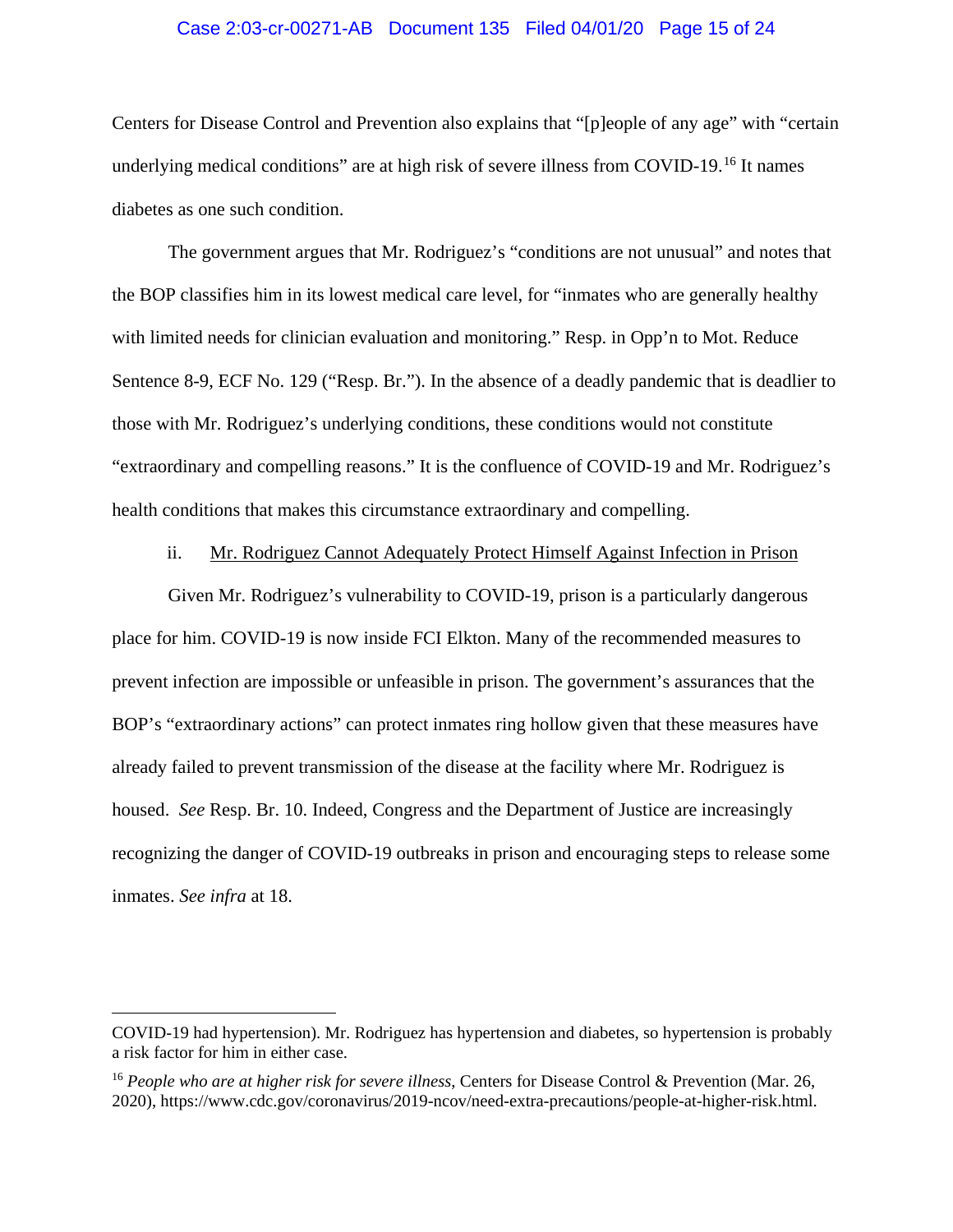# Case 2:03-cr-00271-AB Document 135 Filed 04/01/20 Page 16 of 24

Prisons are ill-equipped to prevent the spread of COVID-19. Public health experts

recommend containing the virus through measures such as social distancing, frequently

disinfecting shared surfaces, and frequently washing hands or using hand sanitizer.<sup>17</sup> Joseph J.

Amon, an infectious disease epidemiologist and Director of Global Health and Clinical Professor

in the department of Community Health and Prevention at the Drexel Dornsife School of Public

Health, has studied infectious diseases in detention settings and states:

Detention facilities have even greater risk of infectious spread because of conditions of crowding, the proportion of vulnerable people detained, and often scant medical care. People live in close quarters and are also subject to security measures which prohibit successful "social distancing" that is needed to effectively prevent the spread of COVID-19. Toilets, sinks, and showers are shared, without disinfection between use. Food preparation and food service is communal, with little opportunity for surface disinfection. The crowded conditions, in both sleeping areas and social areas, and the shared objects (bathrooms, sinks, etc.) will facilitate transmission.

Amon Decl. ¶ 20, Def. Reply Br. Ex. A, ECF No. 134-1. Some jails and prisons have already

become COVID-19 hotspots. For instance, the infection rate in New York City jails is far

outpacing the infection rate in the city as a whole.<sup>18</sup> FCI Oakdale, a BOP facility in Louisiana,

recently "exploded with coronavirus" cases, leading to the death of an inmate and positive test

 $\overline{a}$ <sup>17</sup> *See, e.g.*, *How to Protect Yourself*, Centers for Disease Control & Prevention,

https://www.cdc.gov/coronavirus/2019-ncov/prevent-getting-sick/prevention.html; Dr. Asaf Bitton, *Social distancing in the coronavirus pandemic — maintaining public health by staying apart*, Boston Globe (Mar. 14, 2020), https://www.bostonglobe.com/2020/03/14/opinion/social-distancing-coronaviruspandemic-maintaining-public-health-by-staying-apart/.

<sup>18</sup> *See* Elizabeth Weill-Greenberg, *New York City Jails Have an Alarmingly High Infection Rate, According to an Analysis by the Legal Aid Society*, The Appeal (Mar. 26, 2020), https://theappeal.org/new-york-city-jails-coronavirus-covid-19-legal-aid-society/.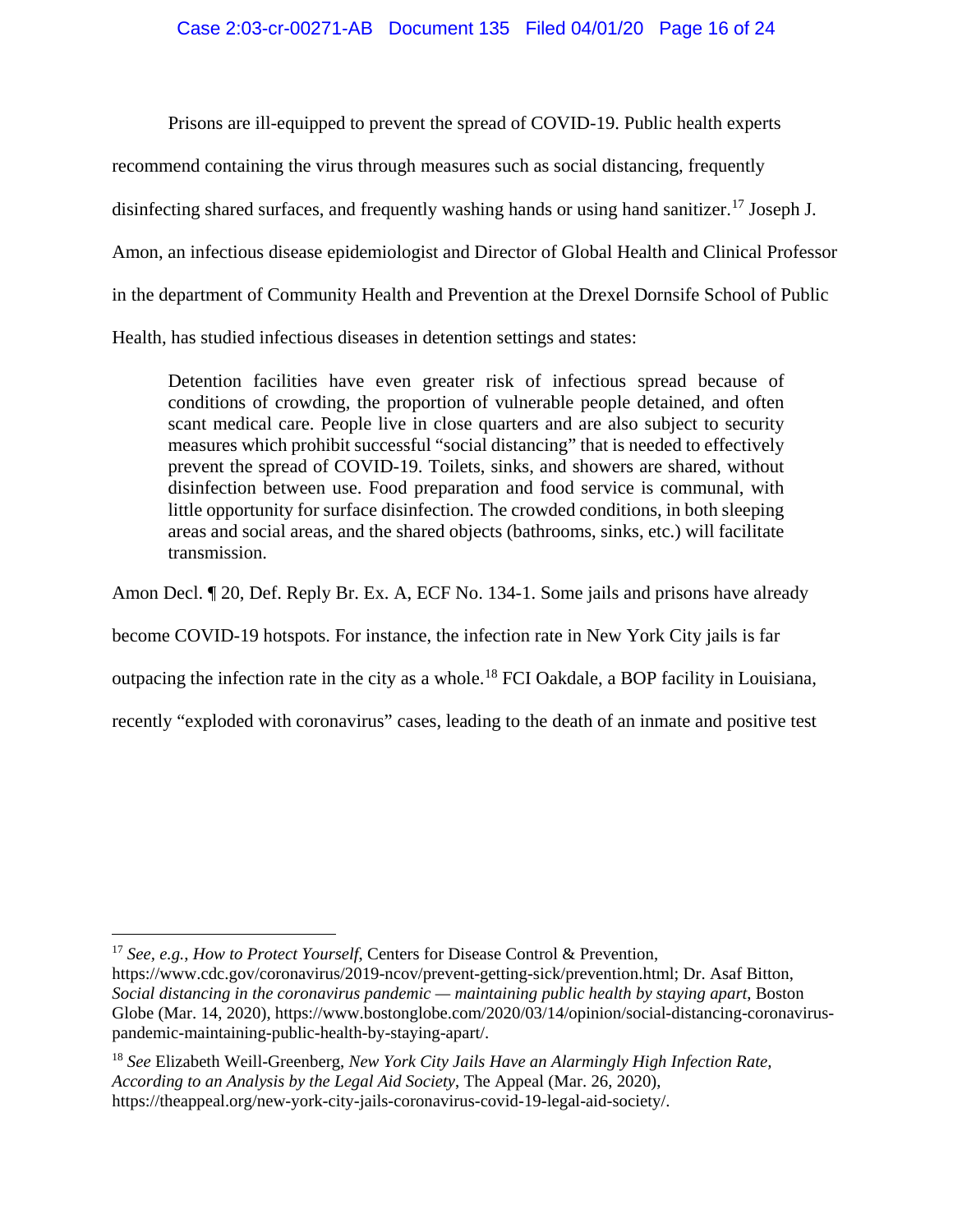# Case 2:03-cr-00271-AB Document 135 Filed 04/01/20 Page 17 of 24

results for thirty other inmates and staff.<sup>19</sup> As of March 31, 2020, the BOP has reported that two inmates at FCI Elkton—Rodriguez's facility—have tested positive for COVID-19.<sup>20</sup>

The BOP cannot adequately protect Mr. Rodriguez from infection, especially in light of his vulnerability and the presence of COVID-19 in FCI Elkton.

The BOP's containment measures have already proven insufficient to prevent the spread of COVID-19. As of March 26, the BOP reported eighteen known cases of COVID-19 among inmates and staff.<sup>21</sup> Just four days later, the BOP reported fifty-two cases, an inmate had died, and COVID-19 had reached FCI Elkton.<sup>22</sup> The BOP's reported cases are rapidly growing and almost certainly underestimate the true number of infections. For instance, as of March 29, the BOP only listed eight COVID-19 cases at FCI Oakdale, while the Washington Post reported thirty-one.<sup>23</sup> Testing is also scarce throughout the country.<sup>24</sup> Within the BOP, not all inmates with symptoms are being tested or quarantined.<sup>25</sup> Further, the BOP's protocols for screening inmates and staff depend on documented risk of exposure. Preliminary research indicates that

<sup>19</sup> Kimberly Kindy, *An explosion of coronavirus cases cripples a federal prison in Louisiana*, Washington Post (Mar. 29 2020), https://www.washingtonpost.com/national/an-explosion-of-coronavirus-casescripples-a-federal-prison-in-louisiana/2020/03/29/75a465c0-71d5-11ea-85cb-8670579b863d\_story.html.

<sup>20</sup> *COVID-19 Tested Positive Cases*, Federal Bureau of Prisons (accessed Mar. 31, 2020), https://www.bop.gov/coronavirus/index.jsp.

<sup>21</sup> *Id.* (accessed Mar. 26, 2020).

<sup>22</sup> *Id.* (accessed Mar. 30, 2020); *Inmate Death at FCI Oakdale I*, Bureau of Prisons (Mar. 28, 2020), https://www.bop.gov/resources/news/pdfs/20200328\_press\_release\_oak\_death.pdf

<sup>23</sup> *Compare* Kindy, *An explosion of coronavirus cases cripples a federal prison in Louisiana*, *supra* note 19, *with COVID-19 Tested Positive Cases*, Federal Bureau of Prisons (accessed Mar. 29, 2020), https://www.bop.gov/coronavirus/index.jsp.

<sup>24</sup> *See, e.g.*, Robert P. Baird, *Why Widespread Coronavirus Testing Isn't Coming Anytime Soon*, New Yorker (Mar. 24, 2020), https://www.newyorker.com/news/news-desk/why-widespread-coronavirustesting-isnt-coming-anytime-soon.

<sup>25</sup> *See* Michael Balsamo & Michael R. Sisak, *Federal prisons struggle to combat growing COVID-19 fears*, AP (Mar. 27, 2020), https://apnews.com/724ee94ac5ba37b4df33c417f2bf78a2.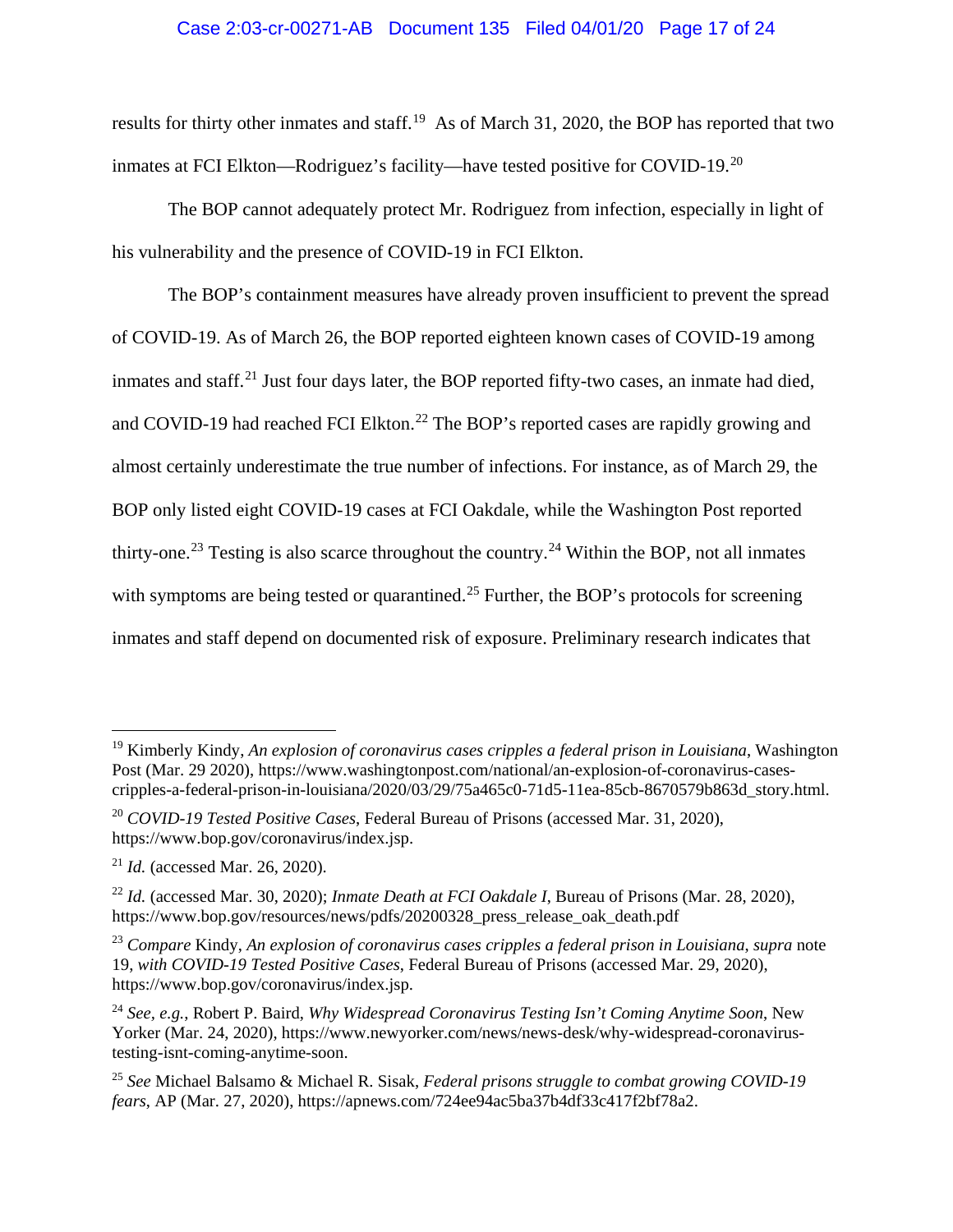# Case 2:03-cr-00271-AB Document 135 Filed 04/01/20 Page 18 of 24

undocumented cases of coronavirus, including those of people who have not yet begun to show symptoms, are responsible for a significant portion of the virus's transmission.<sup>26</sup>

The situation at FCI Elkton in particular is alarming. The first cases of COVID-19 appeared there *after* the government assured the Court that the BOP was taking aggressive action to contain the disease. Elkton is filled to capacity and appears to have few tests.<sup>27</sup> Mr. Rodriguez represents that inmates at Elkton do not have adequate soap or disinfectant, are still housed together in large groups, and share a thermometer without sanitization, against critical public health recommendations. Reply Br. 1. These representations are consistent with reports of conditions in federal prisons, including at Elkton.<sup>28</sup> At Elkton, prisoners themselves are responsible for cleaning and sanitation.<sup>29</sup>

Recognizing the risk of COVID-19 outbreaks in prisons, Congress, the President, and the

Department of Justice have begun encouraging steps to release some prisoners to safer home

environments. The coronavirus relief bill enacted on March 27 allows the Attorney General to

<sup>26</sup> *See* Ruiyun Li et al., *Substantial undocumented infection facilitates the rapid dissemination of novel coronavirus (SARS-CoV2)*, Science (Mar. 16, 2020), https://doi.org/10.1126/science.abb3221 (86% of Chinese cases before January 23 were undocumented, and undocumented cases were the infection source for 79% of documented cases); Zhanwei Du et al., *Serial Interval of COVID-19 among Publicly Reported Confirmed Cases*, 26 Emerging Infectious Diseases (Mar. 19, 2020),

https://doi.org/10.3201/eid2606.200357 (as of February 8, 12.6% of reported infections in China were caused by pre-symptomatic transmission).

<sup>27</sup> *See* Deanne Johnson, *Two positive tests reported at Elkton prison*, Morning Journal (Mar. 31, 2020), https://www.morningjournalnews.com/news/local-news/2020/03/two-positive-tests-reported-at-elktonprison/; Stan Boney, *Union president wants change after 2 Elkton prison inmates test positive for COVID-19*, WKBN (Mar. 30, 2020), https://www.wkbn.com/news/coronavirus/2-positive-cases-of-covid-19-confirmed-at-columbiana-county-prison/.

<sup>28</sup> *See* Michael Balsamo & Michael R. Sisak, *Federal prisons struggle to combat growing COVID-19 fears*, *supra* note 25; Deanne Johnson, *Two positive tests reported at Elkton prison*, *supra* note 27; Kindy, *An explosion of coronavirus cases cripples a federal prison in Louisiana*, *supra* note 19; Danielle Ivory, *'We Are Not a Hospital': A Prison Braces for the Coronavirus*, New York Times (Mar. 17, 2020), https://www.nytimes.com/2020/03/17/us/coronavirus-prisons-jails.html.

<sup>29</sup> *See Inmate Information Handbook*, *Federal Bureau of Prisons FCI Elkton, Ohio* at 9, Bureau of Prisons (2012), https://www.bop.gov/locations/institutions/elk/ELK\_aohandbook.pdf.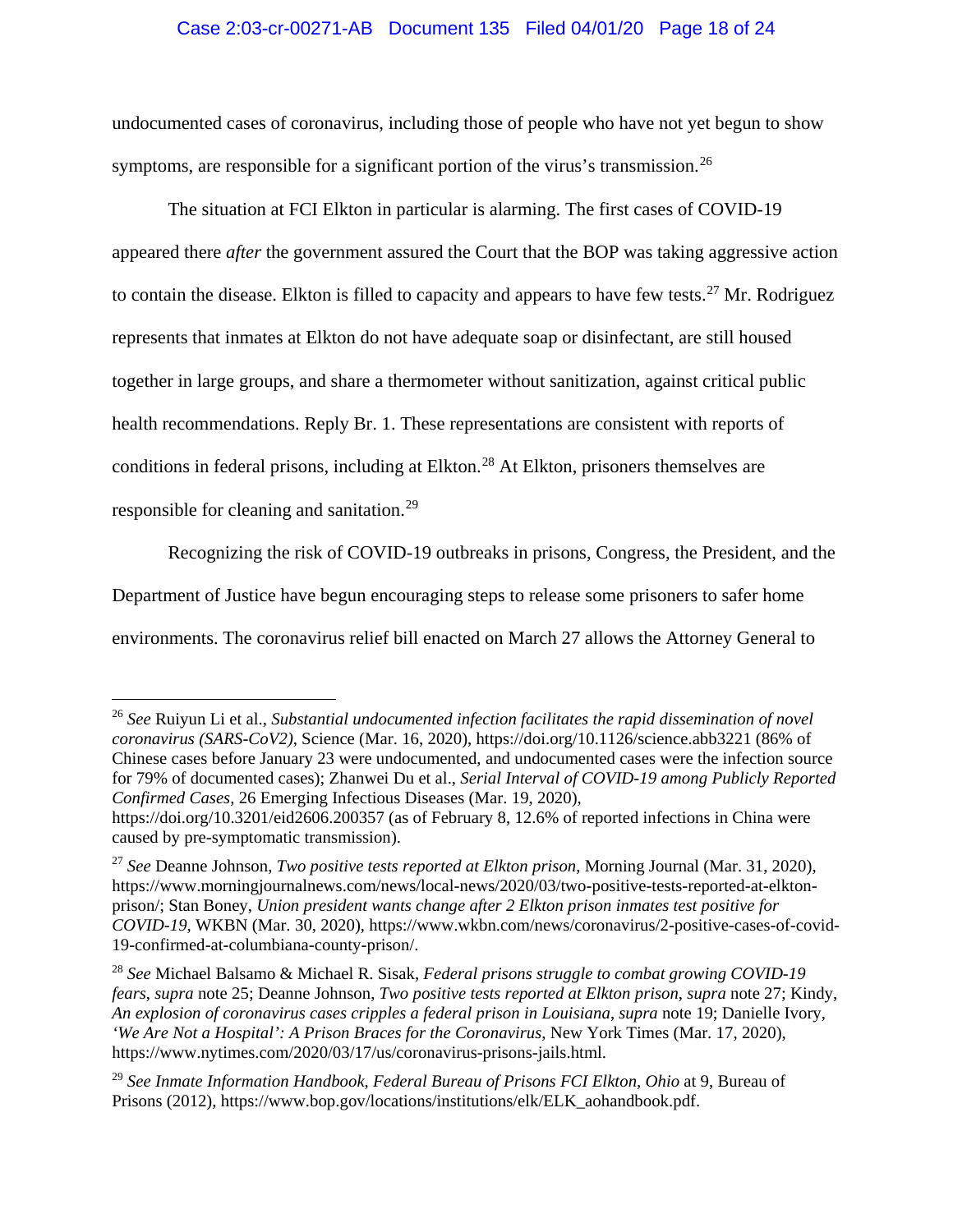### Case 2:03-cr-00271-AB Document 135 Filed 04/01/20 Page 19 of 24

expand the BOP's ability to move prisoners to home confinement. *See* Coronavirus Aid, Relief, and Economic Security (CARES) Act, Pub. L. No. 116-136, § 12003(b)(2) (2020). This congressional action came after Attorney General William Barr sent a memo to the Director of the BOP recognizing that "there are some at-risk inmates who are non-violent and pose minimal likelihood of recidivism and who might be safer serving their sentences in home confinement rather than in BOP facilities."<sup>30</sup> Attorney General Barr accordingly requested that the BOP use its statutory authority to release certain inmates to home confinement.<sup>31</sup> *Id.* While he also expressed confidence in the BOP's "ability to keep inmates in our prisons as safe as possible from the pandemic sweeping across the globe," the situation has changed swiftly since he wrote the memo and the BOP's reported COVID-19 cases have since tripled.

### iii. Mr. Rodriguez is Close to His Release Date and has Demonstrated Rehabilitation

Mr. Rodriguez has served the vast majority of his sentence, seventeen years. He is a year and a half away from his release date, assuming continued good behavior. He is a year away from eligibility for home confinement. Keeping him in prison for one more year makes a marginal difference to his punishment. But the difference to his health could be profound. That is why being so close to his release date in a long sentence adds to the extraordinary and compelling reasons to reduce his punishment.

<sup>30</sup> Memo. from Attorney Gen. William Barr to Director of BOP, *Prioritization of Home Confinement as Appropriate in Response to COVID-19 Pandemic* (Mar. 26, 2020), at https://www.politico.com/f/?id=00000171-1826-d4a1-ad77-fda671420000.

 $31$  Mr. Rodriguez will not be statutorily eligible to be released to home confinement for about a year. Therefore, he is not among those who could be released under Attorney General Barr's memo. I note, however, that Mr. Rodriguez meets many of the discretionary factors outlined in the memo for good candidates for release. He is particularly vulnerable to COVID-19; he is housed in a low-security facility; he has shown overall good conduct and no violent conduct in prison; he has a reentry plan that will maximize public safety; and I find below that he does not pose a danger to others or the community. *See id.*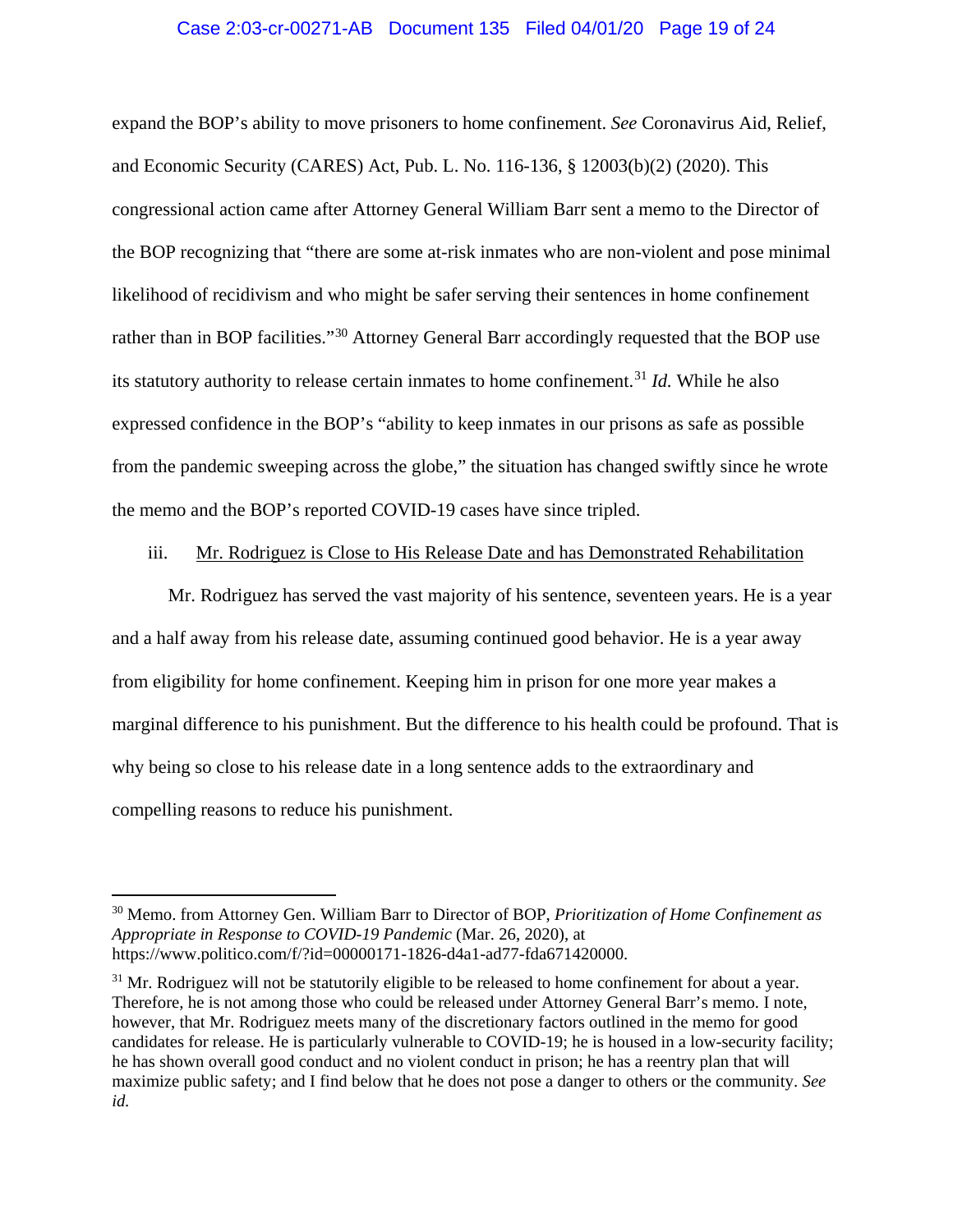## Case 2:03-cr-00271-AB Document 135 Filed 04/01/20 Page 20 of 24

He has also shown rehabilitation in prison. While serving his sentence, Mr. Rodriguez took GED classes and earned his GED. *See* U.S. Probation Office Memo (Mar. 31, 2020). In 2019, he completed an apprenticeship in computer operations. He has also taken classes about fitness and nutrition, anger management, parenting, financial education, decision-making, and hobbies. Furthermore, Mr. Rodriguez has had only two infractions in seventeen years of incarceration, one for alcohol and one for having a cell phone. Neither were violent or raise concerns about recidivism.

The government objects that rehabilitation is not an appropriate basis for granting compassionate release. It cites Congress's directive to the Sentencing Commission that "[r]ehabilitation of the defendant alone shall not be considered an extraordinary and compelling reason." 28 U.S.C. § 994(t). Mr. Rodriguez's rehabilitation *alone* would not constitute an extraordinary and compelling reason. But the qualifier "alone" implies that rehabilitation can contribute to extraordinary and compelling reasons. That is how the Commission has understood the statute. *See* U.S.S.G. § 1B1.13 cmt. n.3 ("Pursuant to 28 U.S.C. § 994(t), rehabilitation of the defendant is not, *by itself*, an extraordinary and compelling reason for purposes of this policy statement.") (emphasis added); *Brown*, 411 F. Supp. 3d at 449 ("[T]he Commission implies that rehabilitation may be considered with other factors."). I consider rehabilitation in conjunction with the other reasons outlined here. $32$ 

 $32$  I do not find the purported changes in Department of Justice (DOJ) policy to be extraordinary and compelling reasons. Whether or not this could be an appropriate basis for compassionate release, Mr. Rodriguez has not demonstrated that he would be charged differently today. He presents no evidence that any official DOJ policy would have made a difference to his designation under the Armed Career Criminal Act, the law that made his prior state drug convictions the predicate for a fifteen-year mandatory minimum sentence. He also fails to show that under current DOJ policy he would not have been charged with violating 18 U.S.C. § 924(c).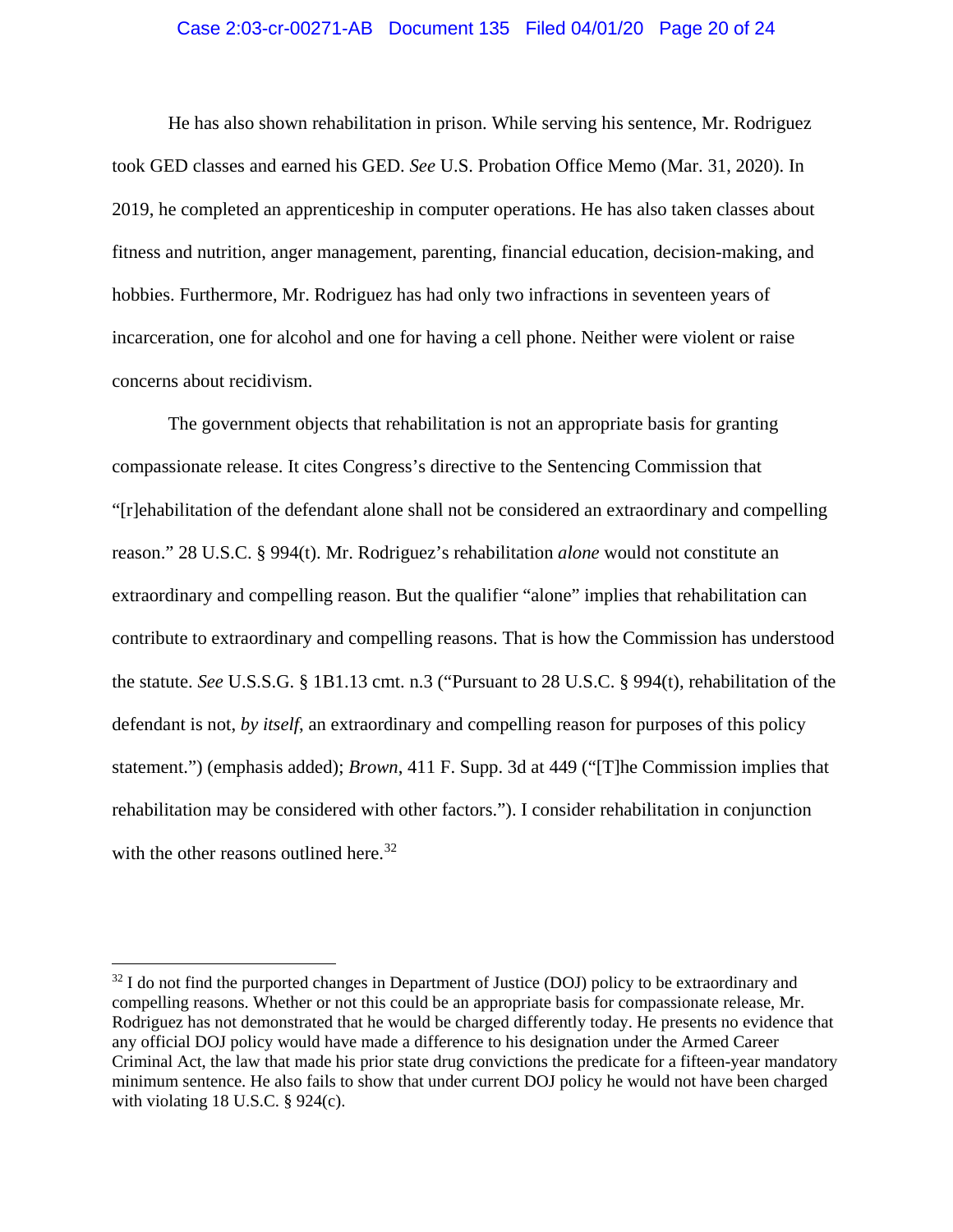#### Case 2:03-cr-00271-AB Document 135 Filed 04/01/20 Page 21 of 24

Indeed, no single reason would provide a basis for reducing Mr. Rodriguez's sentence. Without the COVID-19 pandemic—an undeniably extraordinary event—Mr. Rodriguez's health problems, proximity to his release date, and rehabilitation would not present extraordinary and compelling reasons to reduce his sentence. But taken together, they warrant reducing his sentence.

#### **C. Mr. Rodriguez is not a danger to others or the community**

The Commission's policy statement, which provides helpful guidance, provides for granting a sentence reduction only if "[t]he defendant is not a danger to the safety of any other person or to the community, as provided in 18 U.S.C. § 3142(g)." U.S.S.G. § 1B1.13(2).

Mr. Rodriguez is not a danger to the safety of others or to the community under the factors listed in in 18 U.S.C. § 3142(g). Section 3142(g) sets out the factors courts must consider in deciding whether to release a defendant pending trial. These factors weigh both the defendant's possible danger to the community and the defendant's likelihood to appear at trial. Only the former is relevant here. The factors that weigh danger to the community include "the nature and circumstances of the offense charged," "the history and characteristics of the person," including "the person's character, physical and mental condition, family ties, . . . community ties, past conduct, history relating to drug or alcohol abuse, [and] criminal history," and "the nature and seriousness of the danger to any person or the community that would be posed by the person's release." 18 U.S.C. § 3142(g).

Mr. Rodriguez's criminal history involves a series of convictions for drug dealing as well as the firearm offenses in this case. While this history is serious, I find that Mr. Rodriguez does not pose a danger to others. Nothing in his record suggests that he has been violent. The firearms charges related to a gun Mr. Rodriguez disclosed to police officers when they were executing a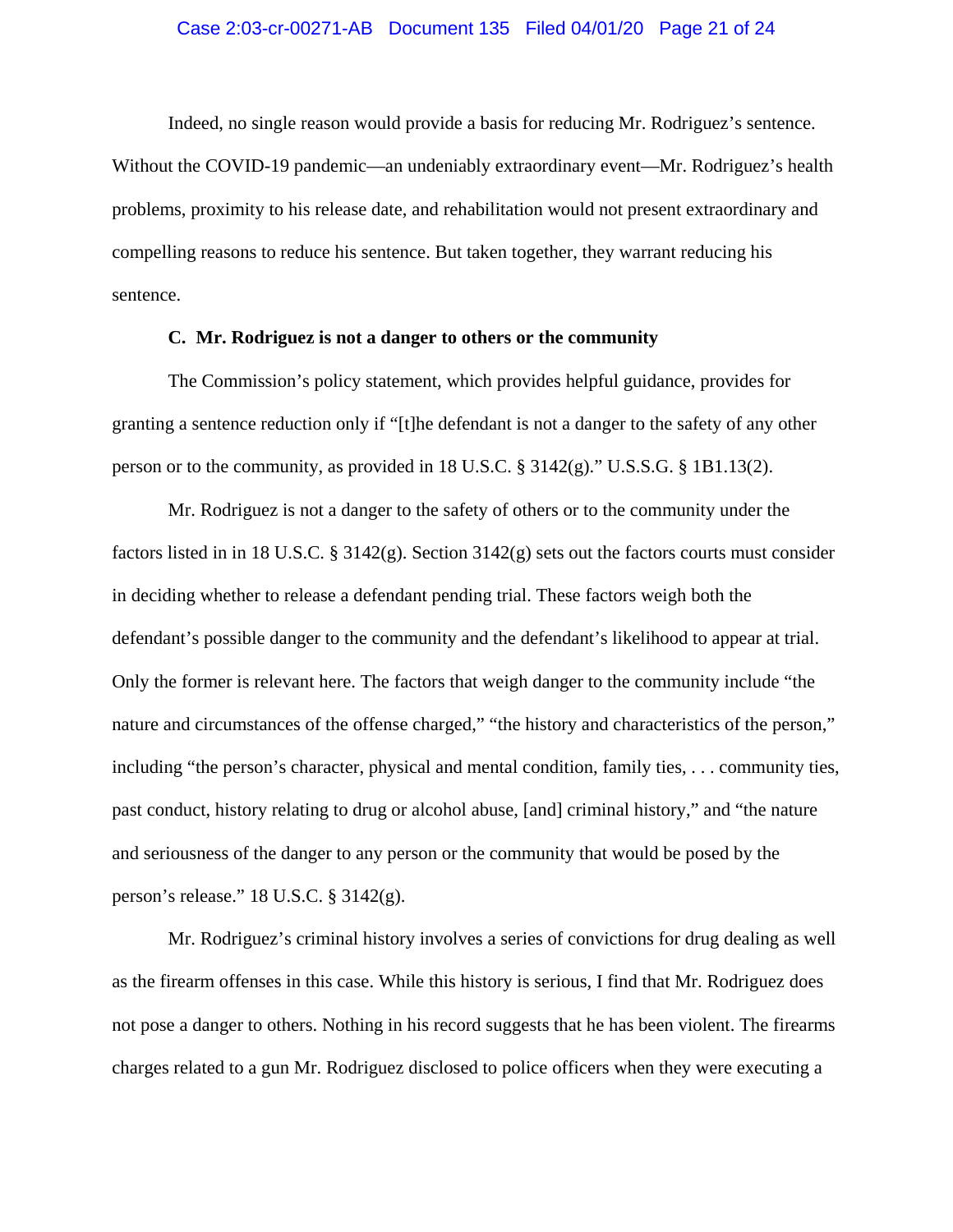## Case 2:03-cr-00271-AB Document 135 Filed 04/01/20 Page 22 of 24

search warrant on his home. While he pleaded guilty to possessing a firearm in furtherance of a drug offense, there was no evidence that he used the gun during the drug transactions or at any other time. *See Beck*, 2019 WL 2716505, at \*10 (noting in similar circumstances that "there was no evidence or indication that [defendant] ever used or pointed a gun at anyone or that she threatened anyone with a firearm"). His history of drug dealing is seventeen years behind him, and nothing in his prison record raises concerns about violence or drug dealing.

I also find that Mr. Rodriguez is not a danger to the community during this pandemic because he has a home to return to—where he can self-quarantine—and an adequate reentry plan, as verified by the Probation Office.

## **D. The sentence reduction is consistent with the Section 3553(a) factors**

Finally, the Court must "consider<sup>[]</sup> the [sentencing] factors set forth in section 3553(a) to the extent that they are applicable." 18 U.S.C.  $\S$  3582(c)(1)(A). The applicable sentencing factors warrant a sentence reduction for Mr. Rodriguez. Because section 3553(a) establishes factors to consider in initially imposing a sentence, not every factor applies here. The applicable factors are:

(1) the nature and circumstances of the offense and the history and characteristics of the defendant;

(2) the need for the sentence imposed--

(A) to reflect the seriousness of the offense, to promote respect for the law, and to provide just punishment for the offense;

(B) to afford adequate deterrence to criminal conduct;

(C) to protect the public from further crimes of the defendant; and

(D) to provide the defendant with needed educational or vocational training, medical care, or other correctional treatment in the most effective manner; . . . [and]

(6) the need to avoid unwarranted sentence disparities among defendants with similar records who have been found guilty of similar conduct.

18 U.S.C. § 3553(a). The statute also mandates: "The court shall impose a sentence sufficient,

but not greater than necessary, to comply with the purposes set forth in paragraph (2)." *Id.*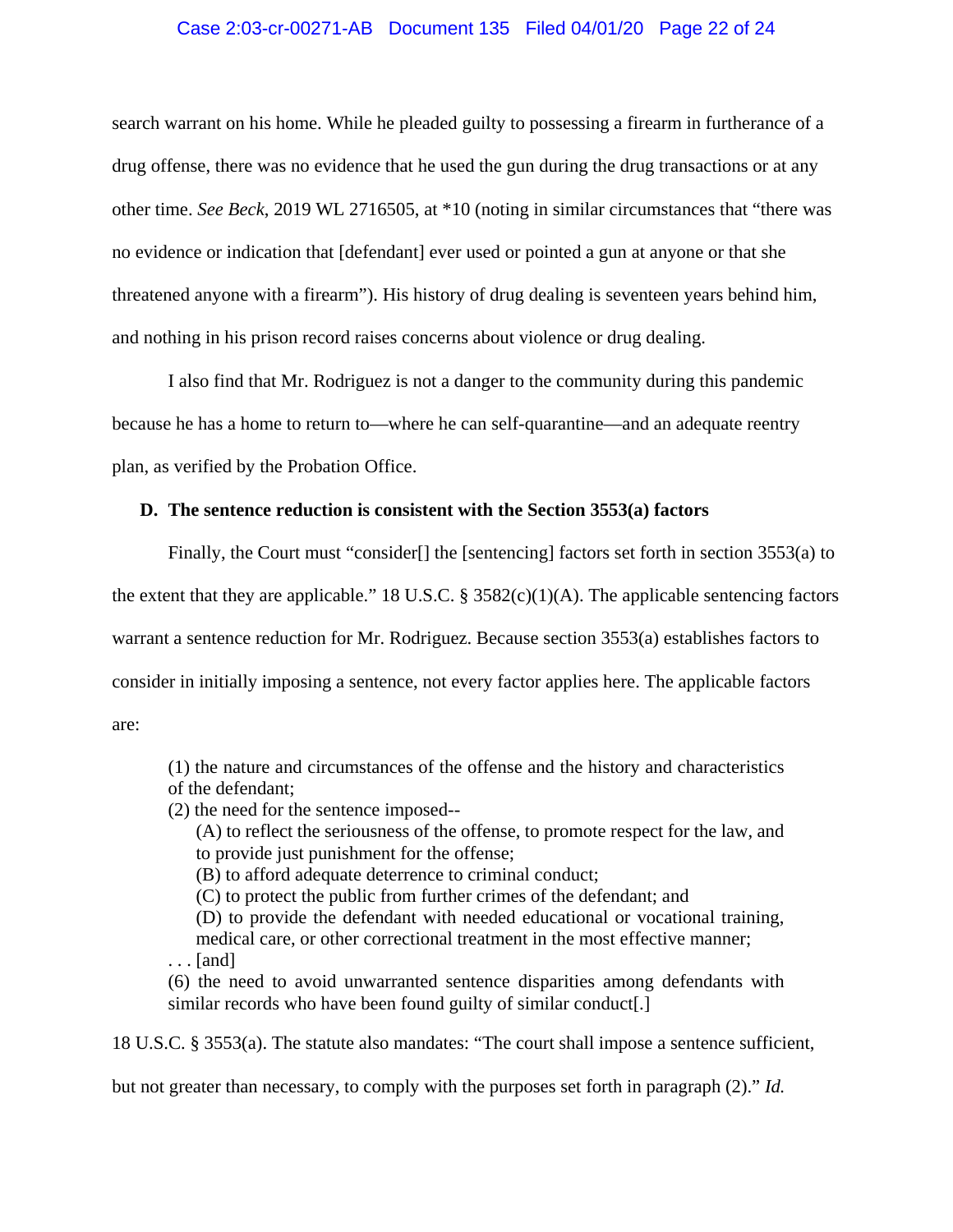## Case 2:03-cr-00271-AB Document 135 Filed 04/01/20 Page 23 of 24

The first factor is "the nature and circumstances of the offense and the history and characteristics of the defendant." *Id.* § 3553(a)(1). As described above, Mr. Rodriguez's extensive criminal history is mostly composed of low-level drug dealing. The predicate offenses to his mandatory minimum sentences were non-violent. He has shown rehabilitation and good conduct over the past seventeen years.

The second factor is the need for the sentence imposed to serve the enumerated purposes of punishment. *Id.* § 3553(a)(2). The court should "impose a sentence sufficient, but not greater than necessary, to comply with [these] purposes." *Id.* § 3553(a). Mr. Rodriguez has served seventeen years, most of the original sentence imposed. Seventeen years is a long time—long enough to reflect the seriousness of the offense, promote respect for the law, provide just punishment for the offense, afford adequate deterrence to criminal conduct, and protect the public from further crimes of Mr. Rodriguez. Rather than being long enough to provide Mr. Rodriguez with needed medical care, it may interfere with his ability to get needed medical care. To prolong his incarceration further would be to impose a sentence "greater than necessary" to comply with the statutory purposes of punishment.

The final relevant factor is "the need to avoid unwarranted sentence disparities among defendants with similar records who have been found guilty of similar conduct." *Id.* § 3553(a)(6). Because Mr. Rodriguez has served the vast majority of his mandatory minimum sentence and is a year and a half away from release, granting his motion sufficiently minimizes sentence disparities between him and similarly situated defendants.

#### **II. CONCLUSION**

Mr. Rodriguez has now served the lion's share of his sentence. But his sentence did not include incurring a great and unforeseen risk of severe illness or death. For this reason, I will